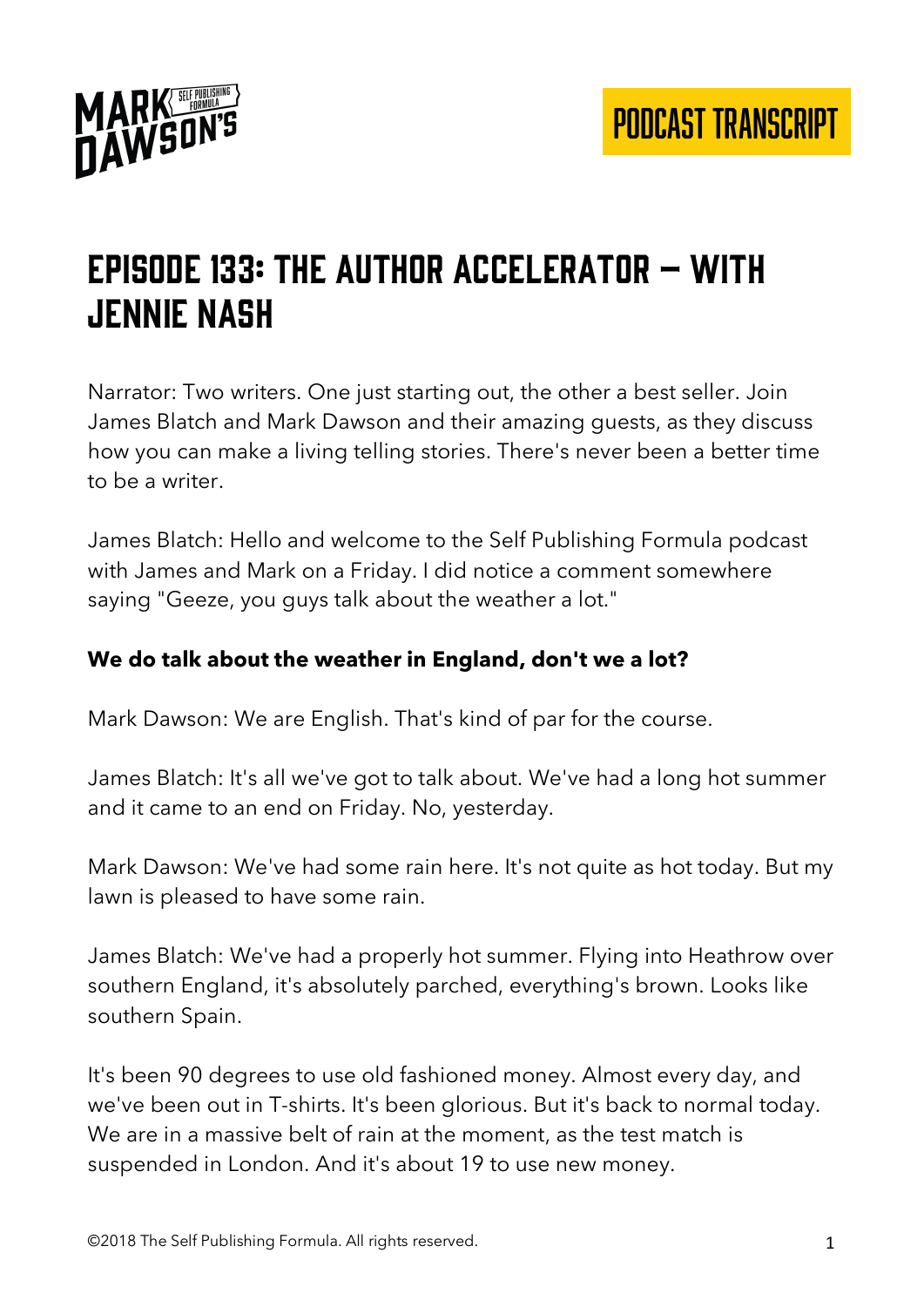

Mark Dawson: Yes. It's kind of normal weather for English summer. But I think it's supposed to be quite nice as we go through August again. So I'm hoping for more of the same.

James Blatch: Well I don't care.

Mark Dawson: Why's that?

James Blatch: Because I'm going on holiday on Wednesday.

Mark Dawson: Oh yes, that's right.

James Blatch: I've timed it perfectly. I'm going off just as it all gets bad. I should be in New York for the third time this year, then Florida, and then Texas to see my brother.

We're going to record three podcast episodes together. And just to trail ahead, this episode is about a program called Author Accelerator, which is very interesting, quite intriguing. Won't be for everyone but will be for some people. Might be for somebody very close to this podcast.

We're going to talk about author mindset with Adam Croft, about all important mental approach to writing.

And then we are going to have a really good episode, a special episode called the Indie Author Tool Kit. And this is going to be one of those episodes that we want to be a prominent on one in the archive. New people who come and find us will go and dig this episode out, because it's going to be about the essential tools that you need to get your author career going. Or even if your author career is going, the essential tools you maybe don't realize that you need.

Let's start then with this episode, which is about a program called Author Accelerator. And it's being founded by a woman called Jennie Nash.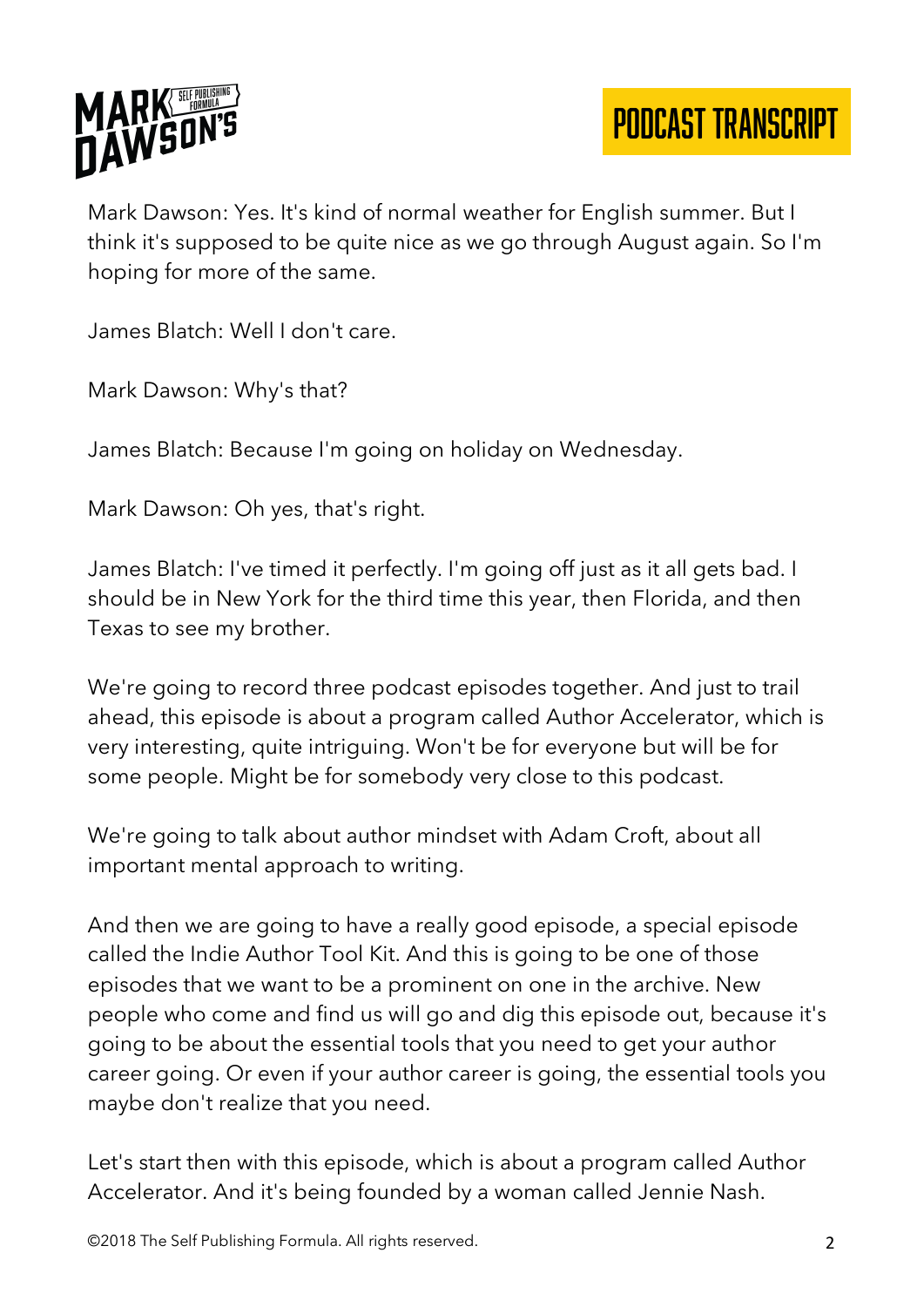

Jennie has a really good track record behind her of being a very good editor, a New York Times best selling editor, works in the traditional industry and she has become passionate about working closely with writers to get the best out of them and so that they understand what books are about.

Now there's a bit of a snobbery, we get this every now and again Mark. When someone writes an article saying, "Oh the terrible thing about self publishing is that terrible books get published." And we argue about that, and we say, "Well readers get to decide." That's the beauty of self publishing. They can decide .

If it's rubbish, they won't buy it. If it's good, they'll buy it.

I think Jennie's feeling is that writers can be much better than they are, but it doesn't necessarily come naturally. It's not innate. And I even know that more than anybody else. You don't sit there and somebody whispers into your ear. Some magic fairy tells you how cause and effect works in writing.

You have to go courses, you have to read books, you basically have to be self taught.

What Jennie's come up with is a hand holding, chapter-by-chapter service of an editor. You don't write your book and then hand it to the editor for the very first time.

Mark Dawson: That's true. And it's a bit of a generalization. But not everyone is like that. I have a fairy, he still whispers in my ear.

James Blatch: That's no way to talk about John Dyer.

Mark Dawson: I've never had any kind of training. I've not had any lessons. I haven't read any craft books. I just read a lot when I was younger. I think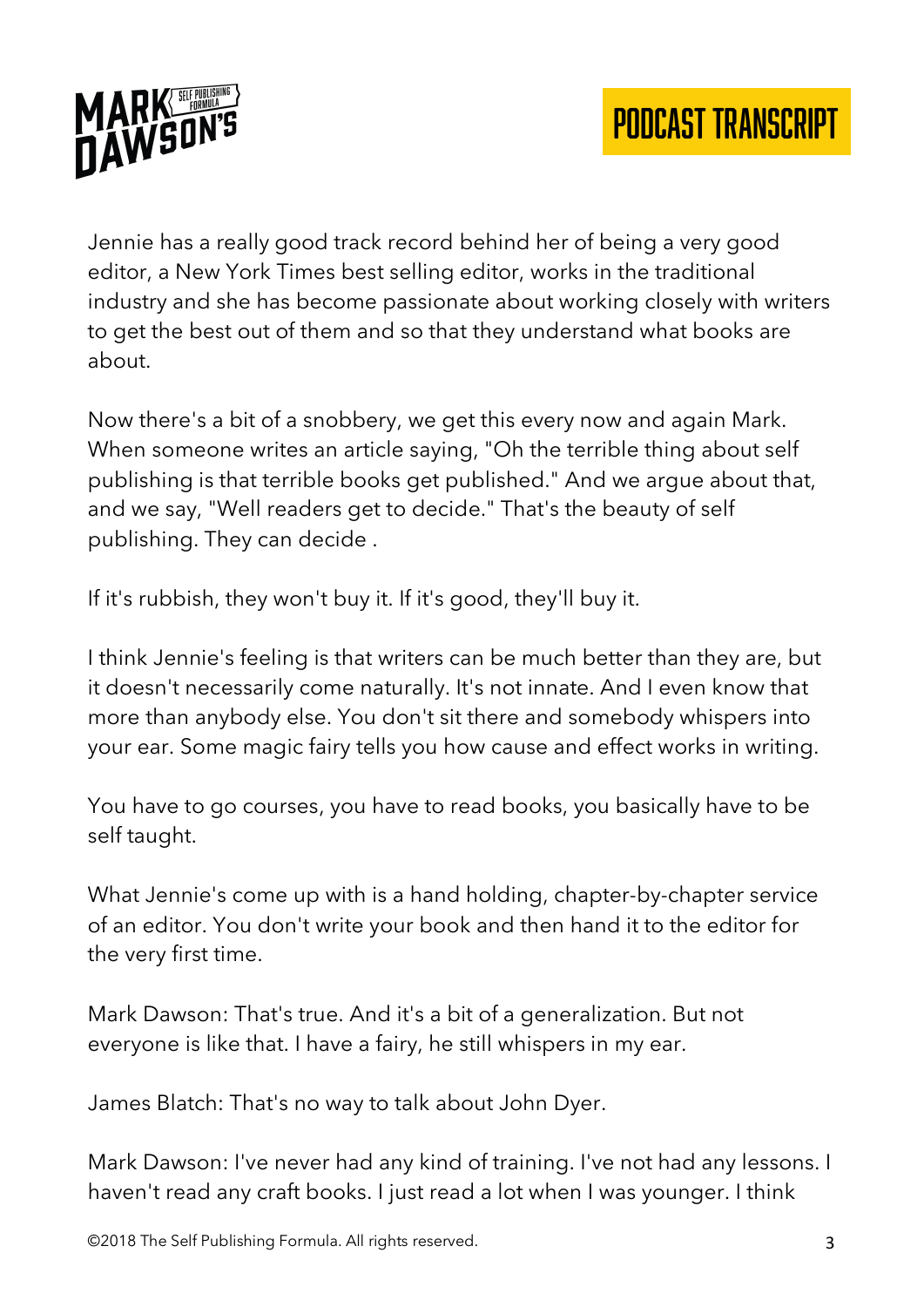

that the main thing. And turns out I can write. I'm not special, it's just something that I'm quite good at.

PODCAST TRANSCRIPT

James Blatch: You're a little bit special.

Mark Dawson: In some ways, yeah.

For some people, absolutely you can learn. I can improve my writing. I try all the time to improve. Every book I write is hopefully better than the last one. That's always what I'm aiming for.

And actually, for new writers who are just getting into it so as looking at someone not too far away. Yes, you James. You can certainly learn and improve, so this is interesting.

James Blatch: I've got some news to tell you about after the interview so stay tuned for that. It's a very interesting chat with Jennie.

Let's hear Jennie describe the process, what it is that's on offer and I'll point out now, before we go into the interview, there's a cost associated which will put some people off. It's not for everybody but it might be for some people. So let's hear from Jennie.

Jennie, welcome to the Self Publishing Formula podcast. Now I have to say when Lucy was proposing this interview, she said, "Jennie helps people who are struggling to write their books finish their book, James. So why don't you interview Jennie?"

I thought that was frankly a fairly barbed comment. But anyway, let's talk about this.

#### **Let's talk about what you do. You get authors over the line, right?**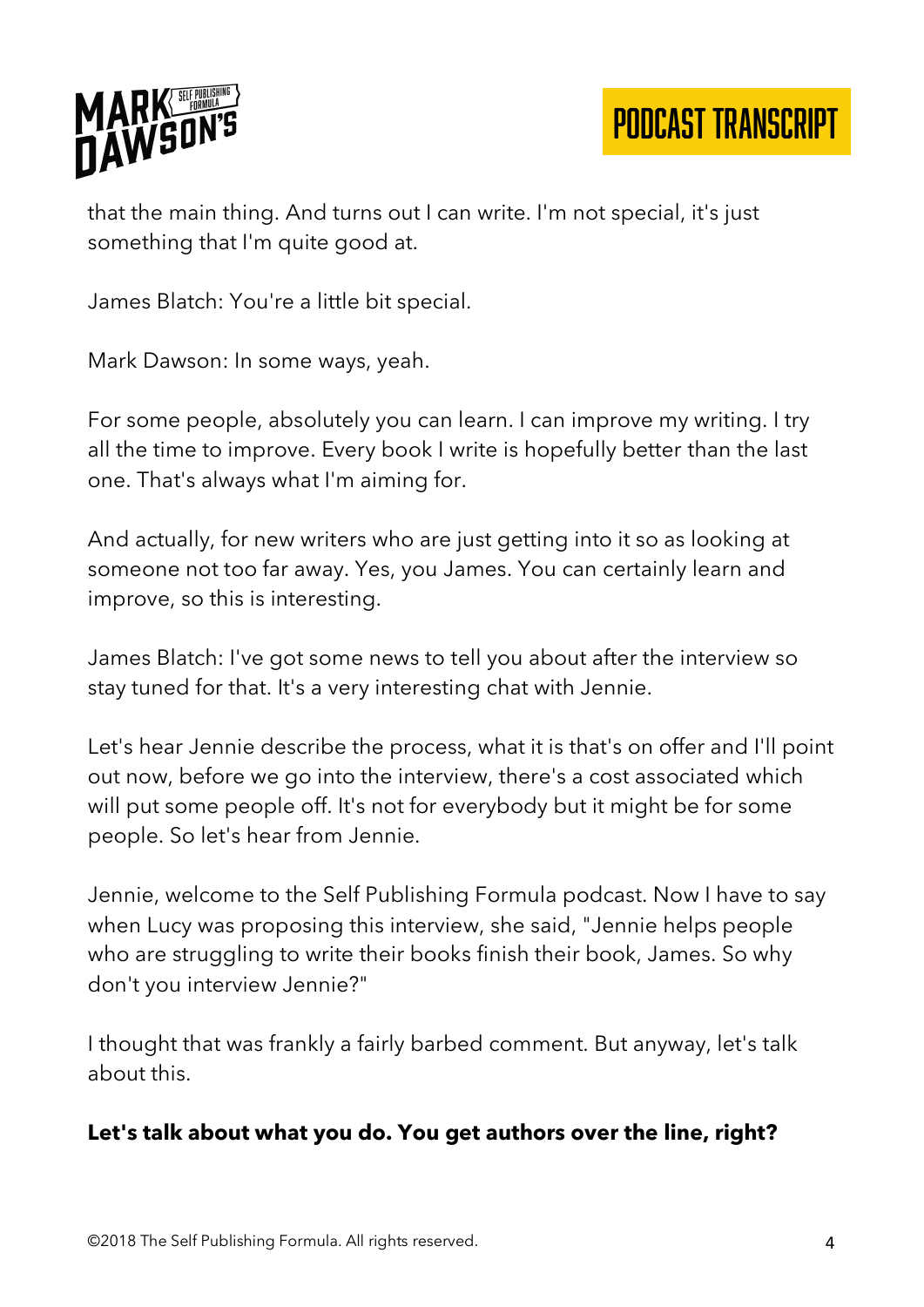

Jennie Nash: I love that description of what I do. Yeah, my whole business is focused on helping writers write.

When you're finished writing, you're finished with me. I am a book coach. And that's a thing a lot of people have never heard of. I like to say that a book coach is like having a personal trainer for your writing life.

We help with project management, we help with the actual editorial, we help with the emotion of the thing, and the support of doing the work and we deploy that service while you write.

So while an editor would come in to a project when it's finished, to look at the whole, we're helping all the way through.

You mentioned that I help people who are stuck. That is a lot of times when people come to a book coach and find a book coach. It's a last gasp effort, or they have run into some roadblock or they have written something that's not getting the traction that they want in the marketplace and they're trying to figure out why.

Oftentimes I'm approached by agents who have projects with writers and they're trying to figure out why is this not selling, getting picked up by a publisher. I am kind of a book rescue figure. And that is in fact what I do.

James Blatch: The book rescuer, that's right. Fascinating. I'm really interested to talk to you about this for obvious reasons. Apart from that fact that it's a really interesting-

Jennie Nash: Are you stuck?

James Blatch: Well, let's talk about me in a little bit. I worry too much. I spend a lot of time talking about my writing on this podcast, it's really for everyone else who's listening. We will talk about me I promise, in a bit.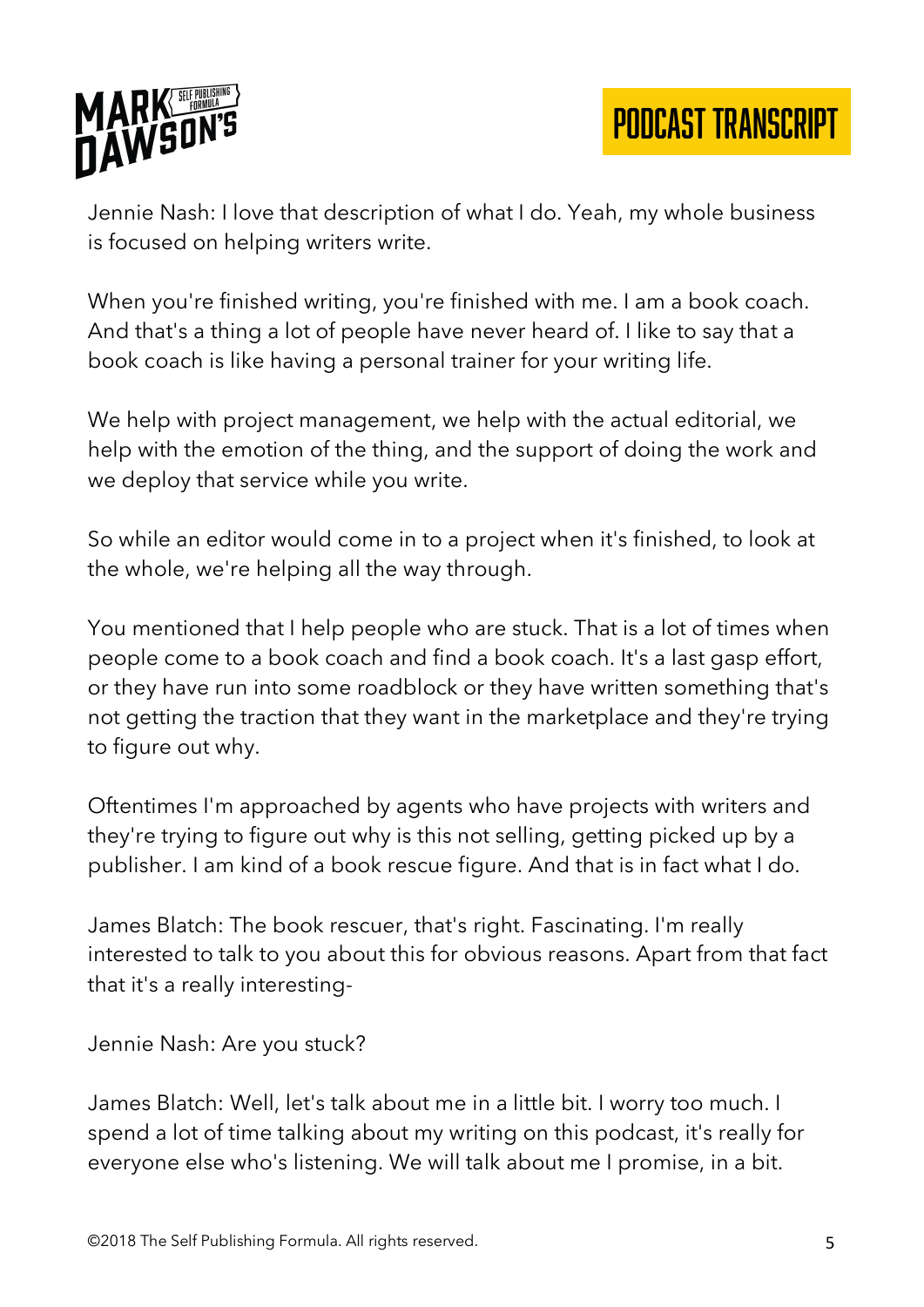



But let's talk about the process. I understand a developmental editor, who's interested in how the book's working or not working et cetera, and helping the writer with it. But I suppose after those conversations, they don't know or have anything to do with how often you're writing, and how often you're getting stuff done and whether you're moving towards the end. They just wait for you to then turn up with the next draft. Which in my case can be a long time between.

## **You're more hands on, right? You're not just looking at the story and saying these are the bits you need to be working on.**

Jennie Nash: That's exactly right.

James Blatch: Explain to me how that works.

Jennie Nash: Typically the way that it works is that people work with me for a long period of time. So it might be six months, nine months, a year.

Many of my clients have been working with me for two or three years because they work with me on multiple books and they just work with me. I'm just a person that's part of their team.

If you're self publishing, you're obviously building a team of experts and everyone that you need to bring your product into the world. If you're seeking traditional publishing, more and more, you have to enter that game with a really polished, finished product.

It used to be that traditional publishers had the personnel and the bandwidth, and the money, and the capacity, to nurture a project and to nurture a whole career. And more and more that's not true. They are looking for finished, what I call camera ready work.

In both of those scenarios I'm part of the team that helps the writer get there.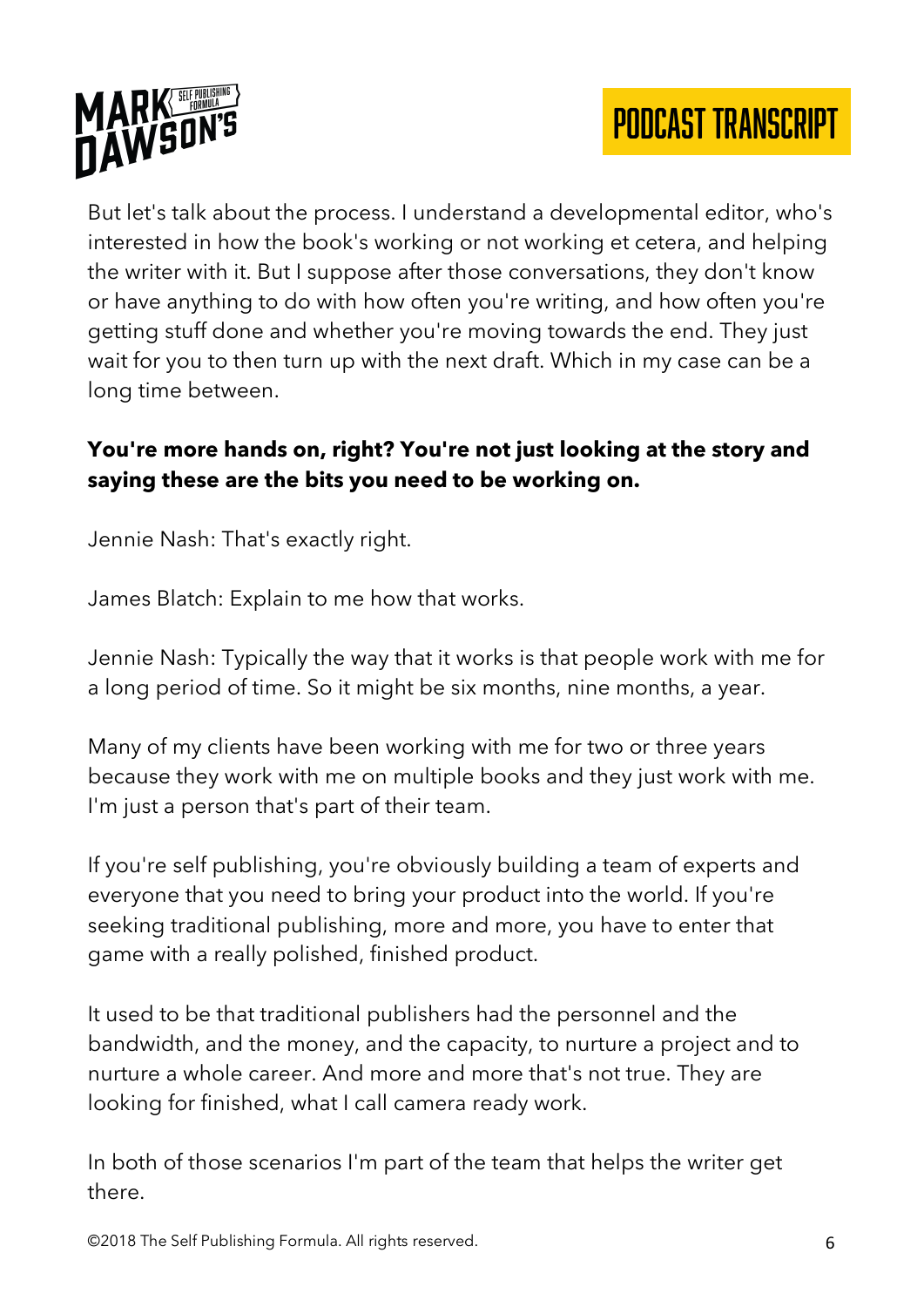

Typically the way that it works is, we look at the whole project. We look at the writer's goals. We look at how fast they're trying to develop this particular piece of work.

If somebody comes to me at zero, which is the dream, we work on a whole project plan. Where you hammer out, what is this book? Who is it for? What's going to happen in it? What is the big picture? Why? All those fundamental things that you need to write a good book.

And then I would help that writer write forward. Typically we have about two deadlines a month is pretty common. It's a submission deadline and there are requirements that we come up with together for what that writer needs, depending on that writer's process and style. If somebody's writing forward really fast, they are going to just turn in pages to me, writing forward all the way through.

If they're the type of writer that likes to edit a little bit as they go, or stop and move forward a little bit as they go, they might turn in to me a fresh chapter, a raw chapter and then an edited chapter. So they're actually revising a chapter as they go.

In other words, you turn in to me chapter, one and two. And I edit them, and give you feedback on them and we look at that big picture goal, see where you are, where you're going. I turn that back to you with comments just like a developmental editor would.

And then you, in your writing time, work on those chapters. And you would turn in the next deadline, a revised chapter one. And let's say a new chapter three. So in that way, you're moving forward.

What I like to say is that somebody who works with a book coach ends up with a rough draft that's really more like a sixth or seventh draft, because they've gotten that feedback while they go.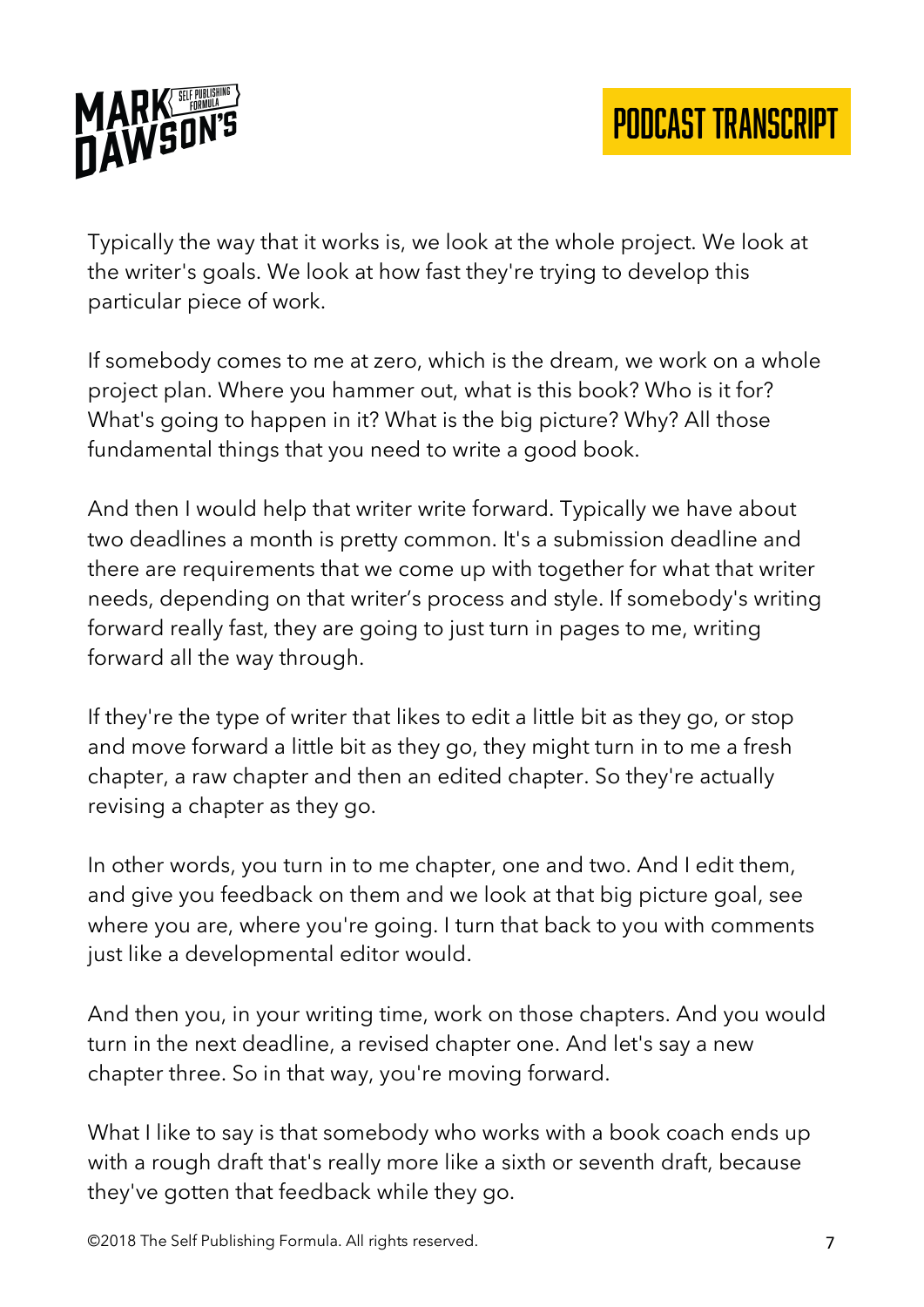

The most heartbreaking thing in my business is seeing a writer who comes to me with a 300 page manuscript that has some fundamental flaw in chapter one or two. And they've spent two years, or three years, or five years, or 10 years writing this thing that you could look at in a second and see that there's a fundamental flaw.

They just didn't know it, didn't see it, didn't stop to think about it. Now you've got to fix it. So, that's why I said in a perfect world we start at zero.

This is a different scenario: You've started writing, you've got a whole plan, you've got a whole vision, and you get to say, chapter 15. And you were great up until chapter 15, and you know where it's going, but you just can't somehow get past chapter 15.

You just keep going back to chapter one. You keep revising and iterating on those chapters and something's not sitting right, and you're stuck for whatever reason and you can't move forward.

If somebody comes to me in that situation, it's actually the exact same process. We sit down, we evaluate. Okay, why are you stuck? What is that about? We analyze what that problem is. We try to figure it out. Almost 100% of the time, it's a problem back in chapter one or two. We go back and we fix that, and then move that. I think of it like a thread, we move that thread through to chapter 15, and usually that is enough to then get past that roadblock.

### **James Blatch: A couple of questions spring from that. One is that you say we a lot. Is this a team?**

Jennie Nash: I do say we. It's interesting that I do that now. I have been a book coach on my own for about 10 years now. And I had a consulting practice, I still do, where I help writers one on one. And in my own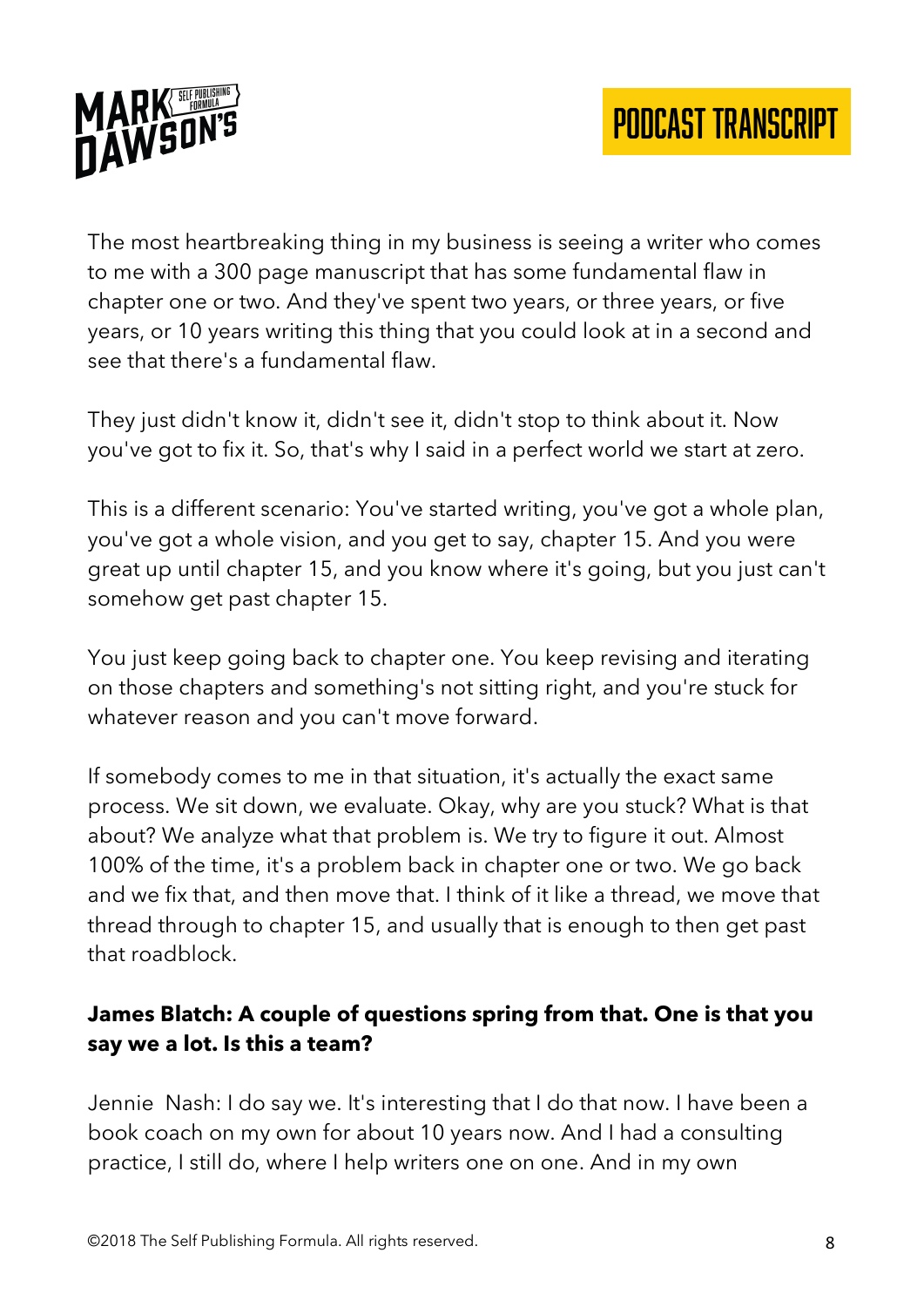

consulting practice I got to a place where I couldn't handle the demand that I had.

I was charging quite a lot of money and it was very frustrating for me. It was frustrating for the people who came to me. But you know, you can only help so many people. It's a very intensive hands on work.

So five years ago I started a company called Author Accelerator, which is a book coaching company. And I designed a company that uses my systems and strategies and philosophies to help writers at a more affordable level.

I have 32 book coaches working for me now. And they do this work with writers, and we're serving hundreds of writers now as that team. I still do hands on work myself, but I'm also the founder and chief creative officer of a company of book coaches.

#### **James Blatch: What's your split between trad and indie?**

Jennie Nash: That's a really good question. I would say it's probably 50/50. You know and what's interesting iswe're 100% we're focused on the writing side. And we're one of the only companies that I know of in the entire publishing industry that is focused solely on the writing.

There's a lot of people that you can go to for help on producing your book once it's done. Obviously where you guys come from, marketing your book, getting your readers, connecting with your audience, making money at the business, all of the other pieces of publishing that a writer has to do, and an entrepreneurial writer needs to do today.

But we're 100% focused on first write a good book. That would be our mantra. First you have to write a good book. And you have to finish your book, right? You can't market a book that isn't finished.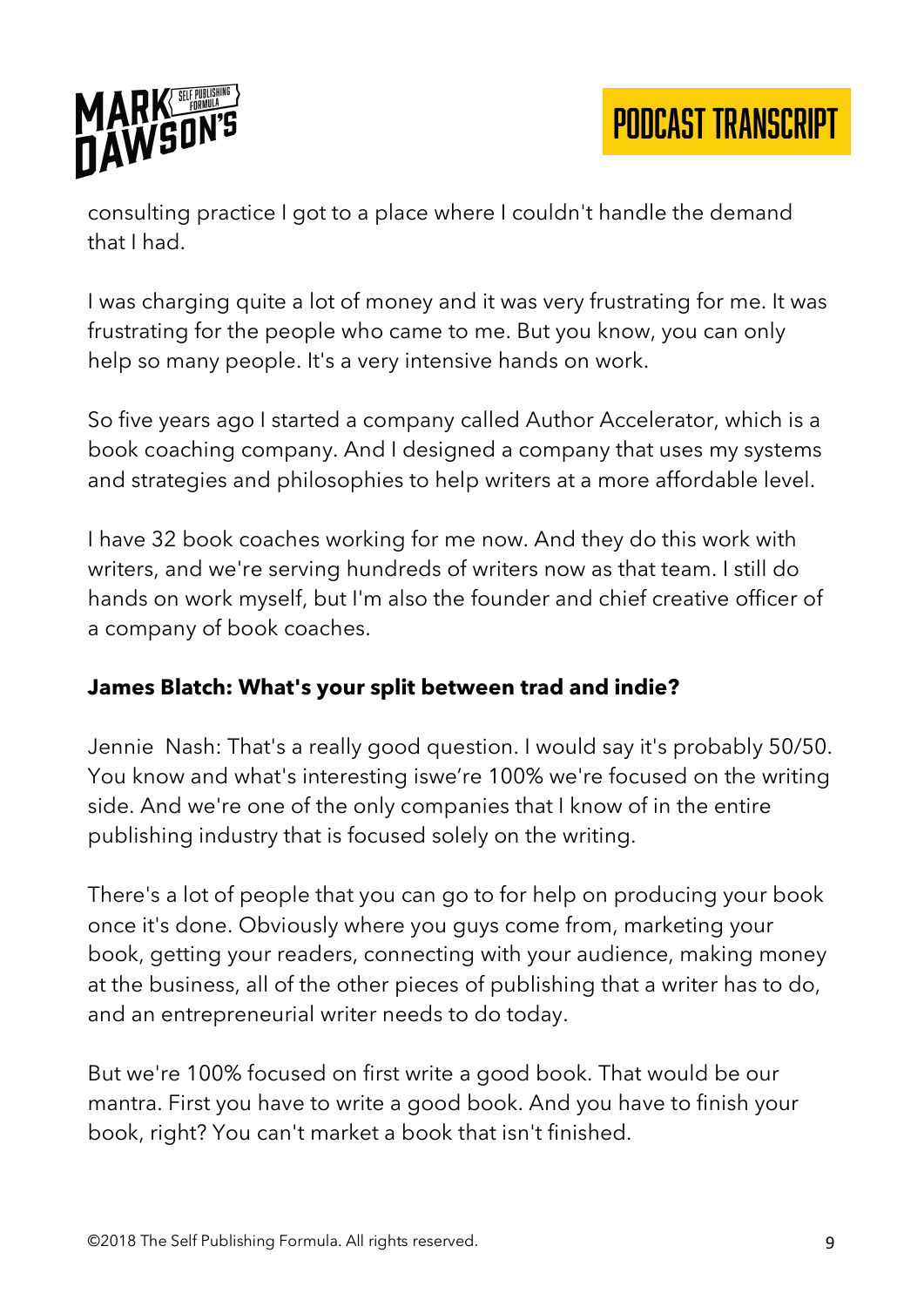

So we're so focused on that that the reason I hesitated in answering on the split, between traditional and indie is that I sort of don't think about that. I don't care about that.

James Blatch: That's a great thing. You're agnostic about it and that's the way it should be. It's irrelevant.

It's a question I ask, because it just occurred to me to ask it, but it's a question that becomes increasingly irrelevant over time. And I think in 10 years time, we'll all be effectively indies. I think the big trads won't exist in the same way, that's my own view anyway. So that's good. That's a good thing that you're agnostic to that.

Let's go back to the process. This is fascinating area. And as somebody who's writing their first book and struggling, in all honesty, to get it finished and starting it again and doing quite a few of the things you just talked about and sort of constantly revising rather than moving forward. This particularly is of interest to me and I think a lot of people listening to the podcast who want to be writers like me rather than are at the moment. So I think this is a really interesting area.

Let's talk a bit about the development again. I know in your ideal world someone comes to you and says "I'm going to start writing a book. Can you help me?" And they haven't done anything yet.

But most people will come to you stuck, having got some stuff down. So you have to kind of reverse engineer some of the work I guess. Do you expect them to follow a particular process? Some people don't want to plot structure in advance. Other people do need to do that.

### **Do you require them to fit into some sort of vague outline of a process?**

Jennie Nash: That's an excellent question and the answer is yes and no.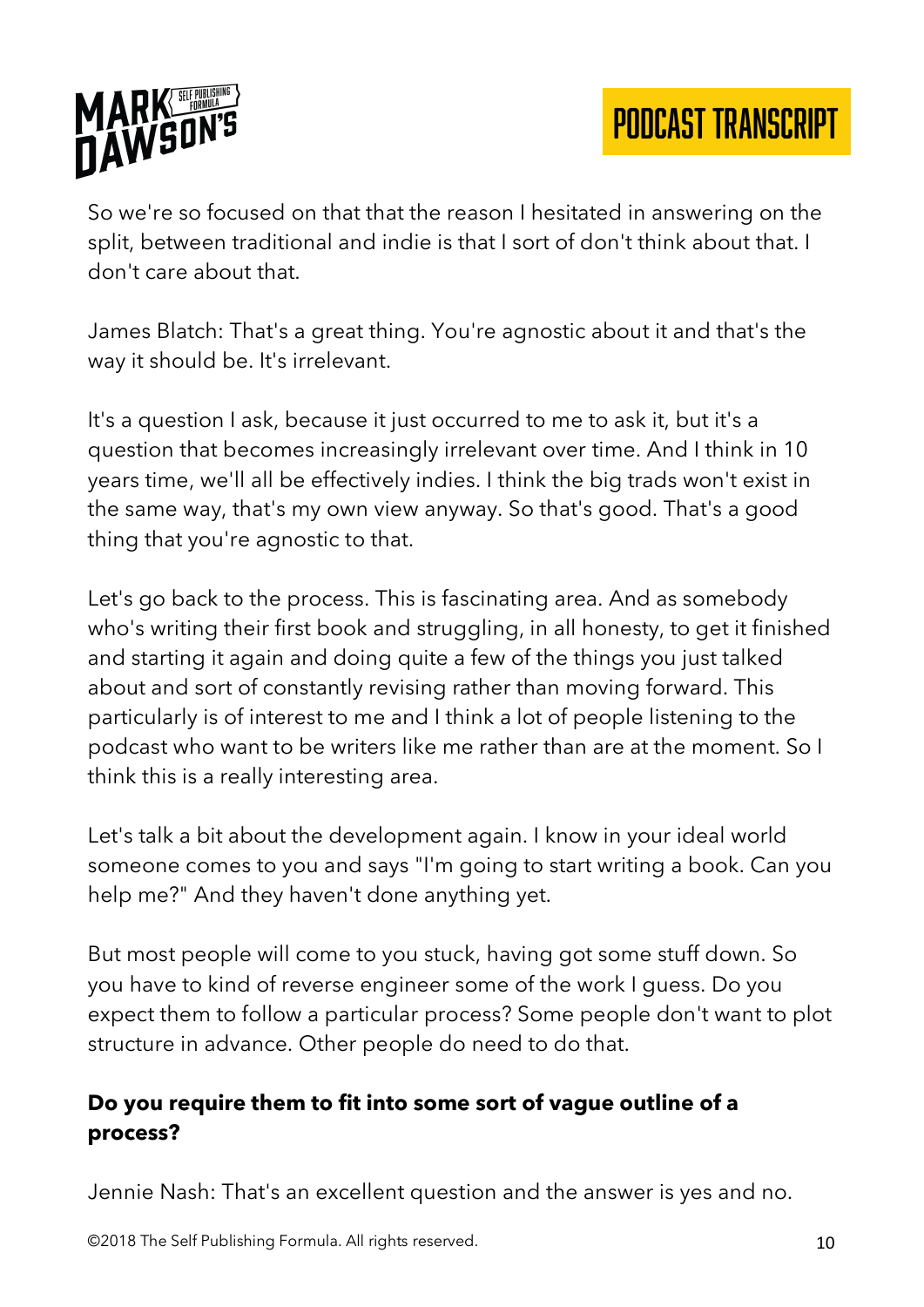

The yes piece is that if somebody is holding on very tightly to what they're doing already, whether that's their plot or their process, they're not going to be open to help of any kind, period. So when you say do I require some sort of adherence to something, I do because you have to be open to really some tough criticism and tough work.

It's usually tough and if somebody doesn't want that or if they're holding on, again, very tightly to whatever the thing is, I can't help them. Nobody can help them.

So on the one hand, yes, you have to be open to a certain process. On the other hand, the answer is no.

If you come to me and you're stuck, what I do, no matter who you are or how you're stuck ... And I have helped everyone from people like you who are first time writers trying to get it on the page the first time to multiple New York Times best selling writers. Everybody gets stuck.

I mean, that's just the reality of it. So I help extremely accomplished writers who get stuck. And whether it's you or them, whether they're stuck at chapter three or chapter 15 or chapter 27, the process of helping them is exactly the same.

We do have to enter into that process and what it is is stepping back and looking at the fundamental elements of the story. Story has fundamental elements to it.

You and I were just talking when we're recording this today about the, you would call it football, the World Cup. I would call it soccer. It's exactly the same as the mechanics of kicking a penalty shot, or shooting a free throw in basketball, or a golf swing.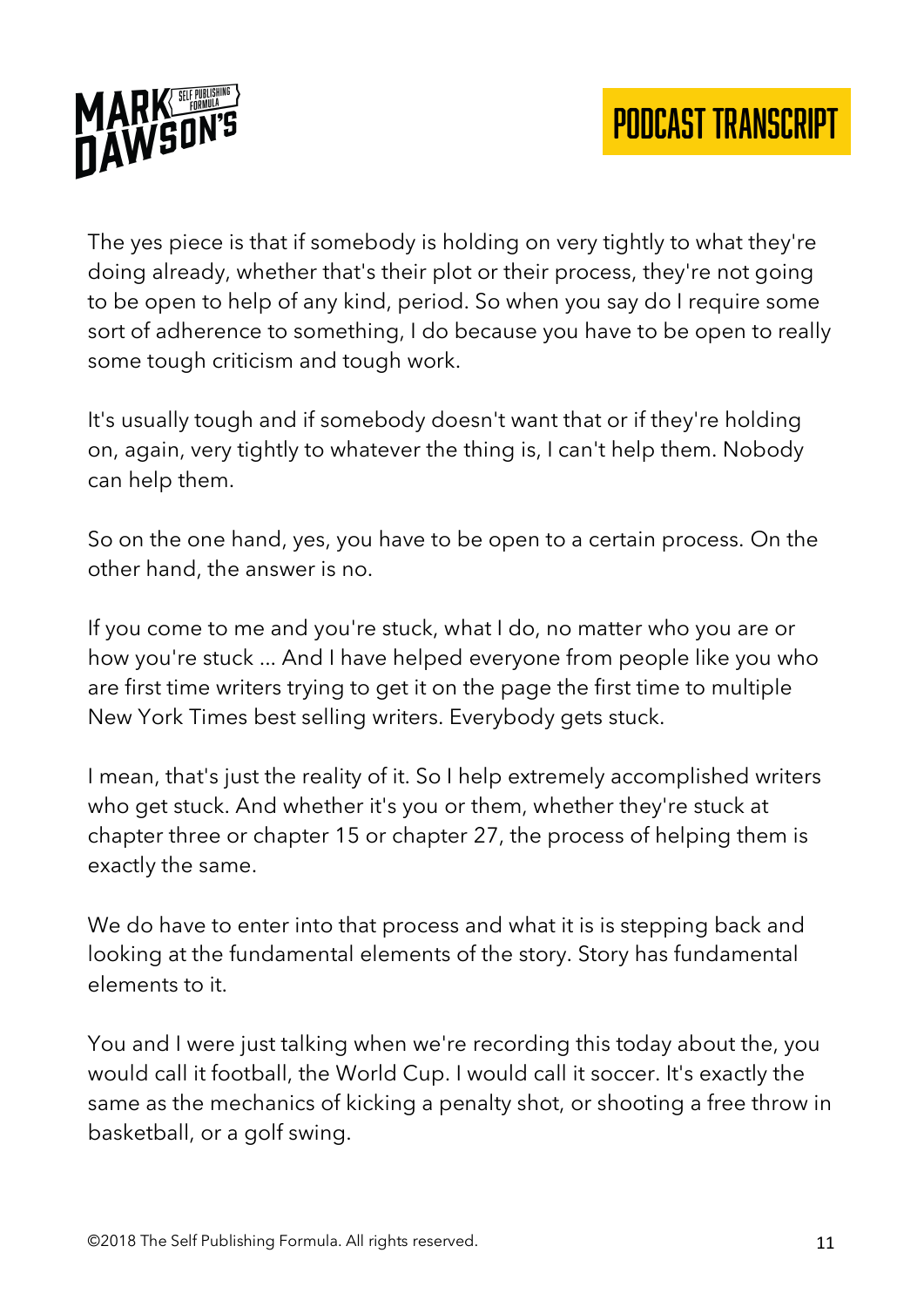

If you're having trouble with one of those things in sports, you're going to go to a coach who's going to stand back, look at the mechanics of what you're doing, and say "Okay. There's something demonstrably wrong with the way you're positioning your hips." And they're going to see that and then they're going to help you fix that fundamental error.

That's largely what I'm doing. I'm not so concerned about plot or about a story grid or a certain kind of structure or way of writing. What I'm concerned about is all right, let's step back and look at those story fundamentals.

There are fundamental things to every narrative that make it work or not work and I think that part of the problem that I see is that nobody has ever been taught those. They're not things that we teach.

When you go to a writing workshop or conference or you read a book on writing or you go work with a famous author, oftentimes you're working on character development, how to write dialogue, how to write good scene, what I would call in many ways, that's the frosting. I mean, it's kind of a generous view of what the frosting is.

But the actual thing itself, you almost never see that taught, because it's not the fun stuff. It's not the fun stuff. When you sit and you dream about your book or you imagine your book you're usually seeing your character, you're seeing your scene, you're seeing this cool thing happen. You're trying to get all that right and this is a much deeper level.

No matter who it is or where they are in the process they come to me and I pull back and I do that thing that the athletic coach would do and look at those fundamentals and oftentimes there is something glaringly obviously wrong with them that we can fix and shore up and then figure out how to move forward.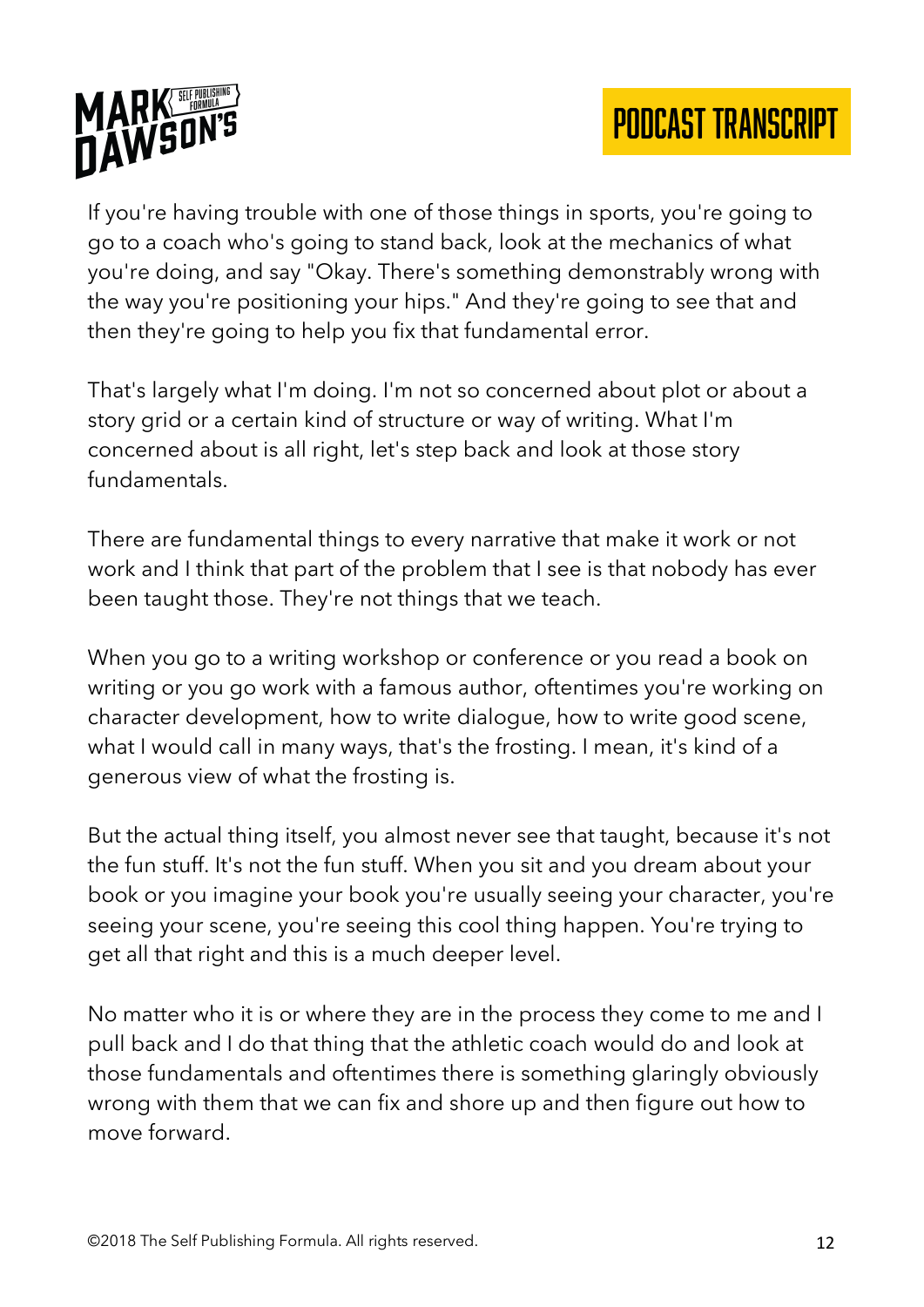

Sometimes the thing that's wrong is what I call a fatal flaw and that's not with the character that's with the story itself. And a fatal flaw would be, this is just never going to work. There's a fundamental flaw in this that is never going to work.

It might be part of how that story has been conceived or a narrator point of view problem where the narrator can't be in the place they need to be at the crucial moment or things like that. So it's much deeper than a particular process, if that makes sense.

James Blatch: Yeah. I think it does.

An example might be that you need somebody to move away from the first-person to make the story work or something fundamental that affects the entire book.

## **I'm trying to think of an example of a fatal flaw. If somebody's written something in the first-person and you work out that they're never going to be in the right place to, perhaps is the answer to be thirdperson for that?**

Jennie Nash: That might be something, but a fatal flaw ... I'm trying to think of a recent project that I looked at that had a fatal flaw that I could give you an example of. All right, so here's an example.

I worked with a writer, a multiple New York Times best selling writer, who was actually switching genres. A lot of times people come to me when they need support switching genres. She had a manuscript that was very bloated, very, very long, very convoluted, and it was her first, even though she was a very good writer, it was her first time in this particular genre.

In my mind it was a wreck. It was incomprehensible. She had so much going on, so many subplots, so many voices that had agency. So agency meaning a character who gets to speak, or have the narrator be coming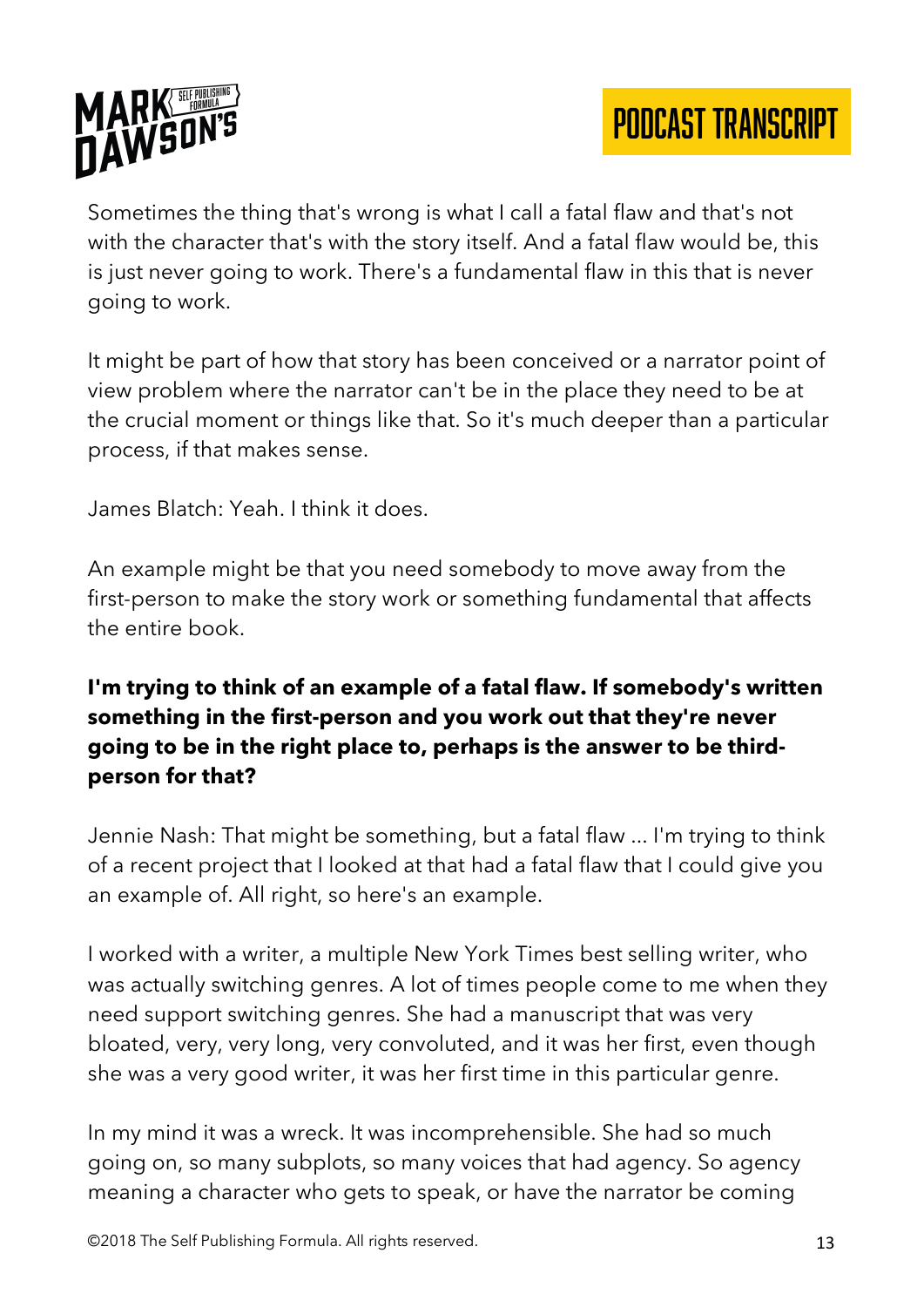

through their eyes. The first five chapters were five different speakers. They each had just all this stuff going on and all these subplots and layers. And it was impossible to read.

The thread of the main story was really great, and it was there. You could see it, you could feel it. And the narrative drive for it was there. But what we had to do was strip that down.

So it had nothing to do really with what happened in the story, or the plot, or the voice, or anything. It was just all too much. What we did was we pulled out some subplots and we surgically removed these subplots and it was a lot of work.

It was what I call heavy lifting, almost physical work. Because when you have a manuscript, it's a physical entity. There are a lot of words on a page. And they carry a lot of weight and they're locked together. And we had to unlock this thing, and extract this whole thing. And when we did that, it was just amazing.

All of a sudden this story was light. It happens to be a story with some humor to it. And it was actually, absolutely not funny before. And all of a sudden it was funny, it was light, it tripped along that narrative drive just pushed all the way through. It's fantastic.

So that would be a fatal flaw. It's usually something in how the writer has conceived of their story, if that makes sense.

James Blatch: Okay. Right from the beginning. I do understand that.

You mentioned the fact that you've got this team of people now working to make it affordable for people.

#### **Tell us how much this service costs and a bit about the practicalities of how it works?**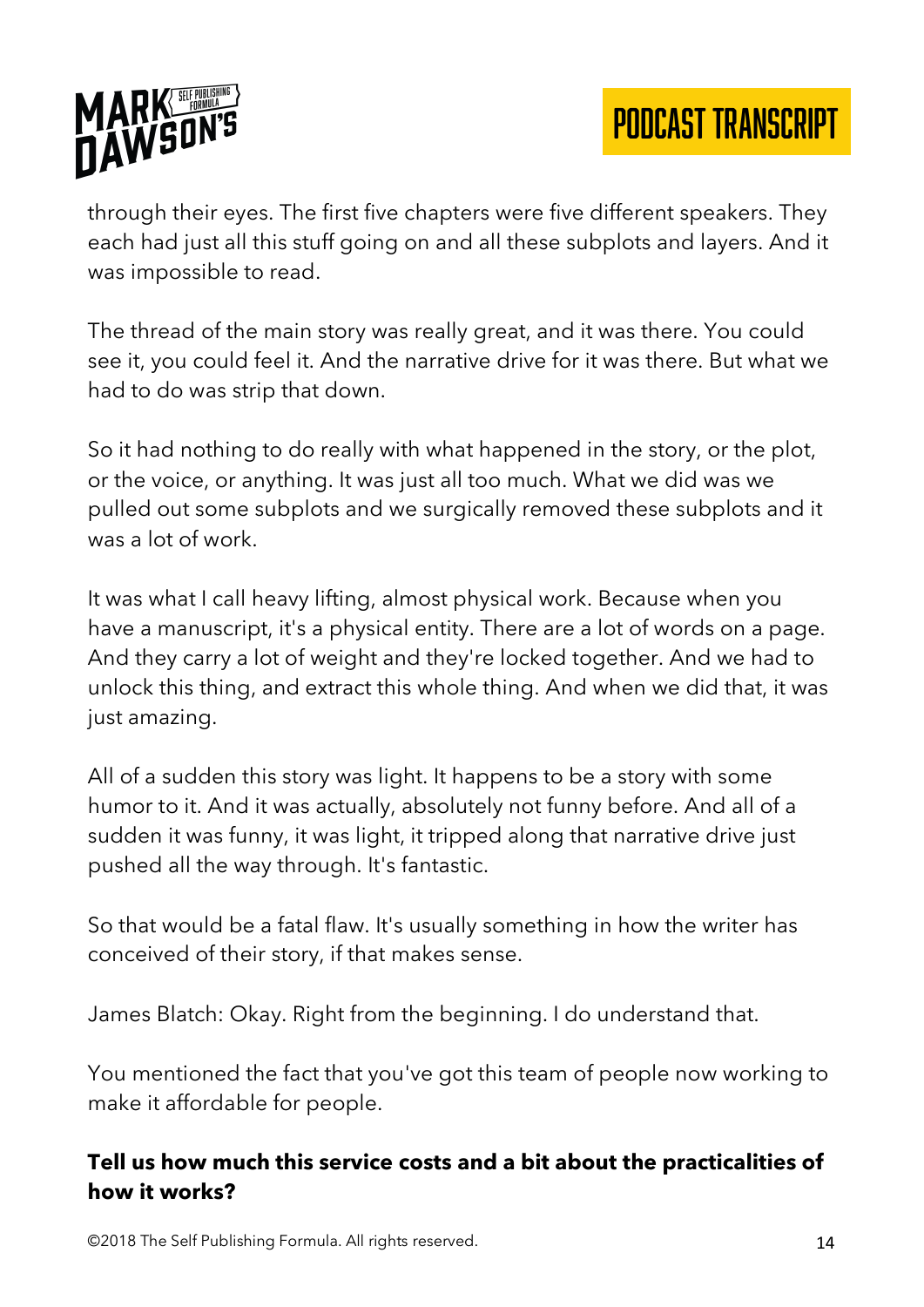

Jennie Nash: Author Accelerator is built on a core program offering that's a six month coaching package. The reason that we did it that way is that we used to have a package where you could dip in and out. You could come for a month of support and then go away and write. Or come for three months and go away and write.

We found that people didn't finish. And I did not want to offer a service that was not effective. So we changed our whole concept of what this is. And what it is, is you'll have to commit to six months.

What I always say is we hold your feet to the fire. Because what I have found is that accountability is so primary to the creative process. If you have all the time in the world and you have no accountability, no deadlines, no skin in the game, you're not going to finish. There's going to always be something in your life that comes up. Life is very busy, and very complicated. And to find time to write something, especially in this situation where you are.

Nobody's waiting for your book. Nobody's paying you to do this. Nobody really cares, to be perfectly honest, that you finish your book. And it's very easy for you to then, just not do it. Or to do the thing that's going to pay the bills.

It's a really strange thing to sit in a room by yourself and make up a story. If you think about it, normal people don't do that. And I'm sure you have friends who are normal people. And they're like "When are you going to finish your book?" And "What's happening with your book?" And "Are you really writing a book?" It's such a cliché to say I'm working on a novel.

It takes a really long time to write a novel. And it takes a lot of time to have something to show, and it's in that gap that we operate. So that accountability, the reason that it's six months is because that accountability is so key. And if you're paying money, you're going to meet your deadlines. That is just the cold hard fact that we have learned.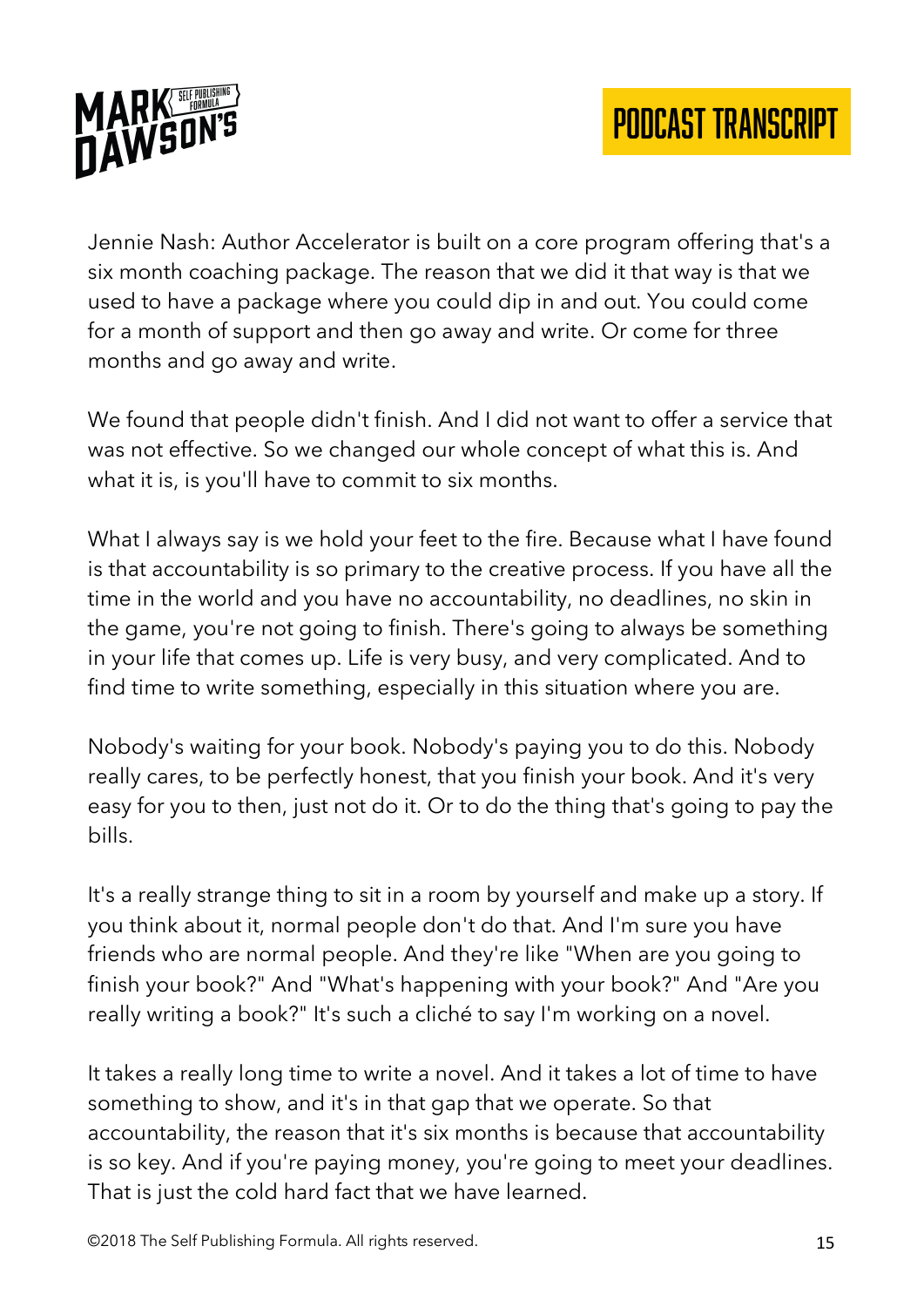

James Blatch: Skin in the game, as you were saying.

Jennie Nash: Skin in the game. I hate to say it, because it's kind of horrible. But they'll feel ashamed if they don't meet their deadline. They're embarrassed. They don't want to let their coach down. Someone is waiting for their work.

It's a six month program and it's \$450 a month for that six months. So it comes out to \$2,600. And that sounds like a lot money, but if you think about what you spend going to a workshop, going to a conference, going to a writing class, buying books, buying video courses, you probably are already spending that money anyway.

This gives you that twice a month deadline, where someones waiting for your work, and giving you feedback on your work. We commit to giving your feedback to you in 72 hours. So in publishing normally, if you're waiting for a reply from an editor, or an agent, or whomever-

James Blatch: Could be a long time, yeah.

Jennie Nash: Oh my gosh, it's forever.

James Blatch: You're often in a queue.

Jennie Nash: It's a horrible, horrible waiting process. So we commit to that 72 hour turn around time. And you're going to get detailed feedback on what's going on, and what that coach thinks you need to do.

And what I always say, is that we're a mirror. We hold a mirror up to what you're doing. And we might say, we see x happening, and you may then say, I see x too, but I like x and I'm going to keep x, and I'm going to do what I need to make x work. People are often afraid that-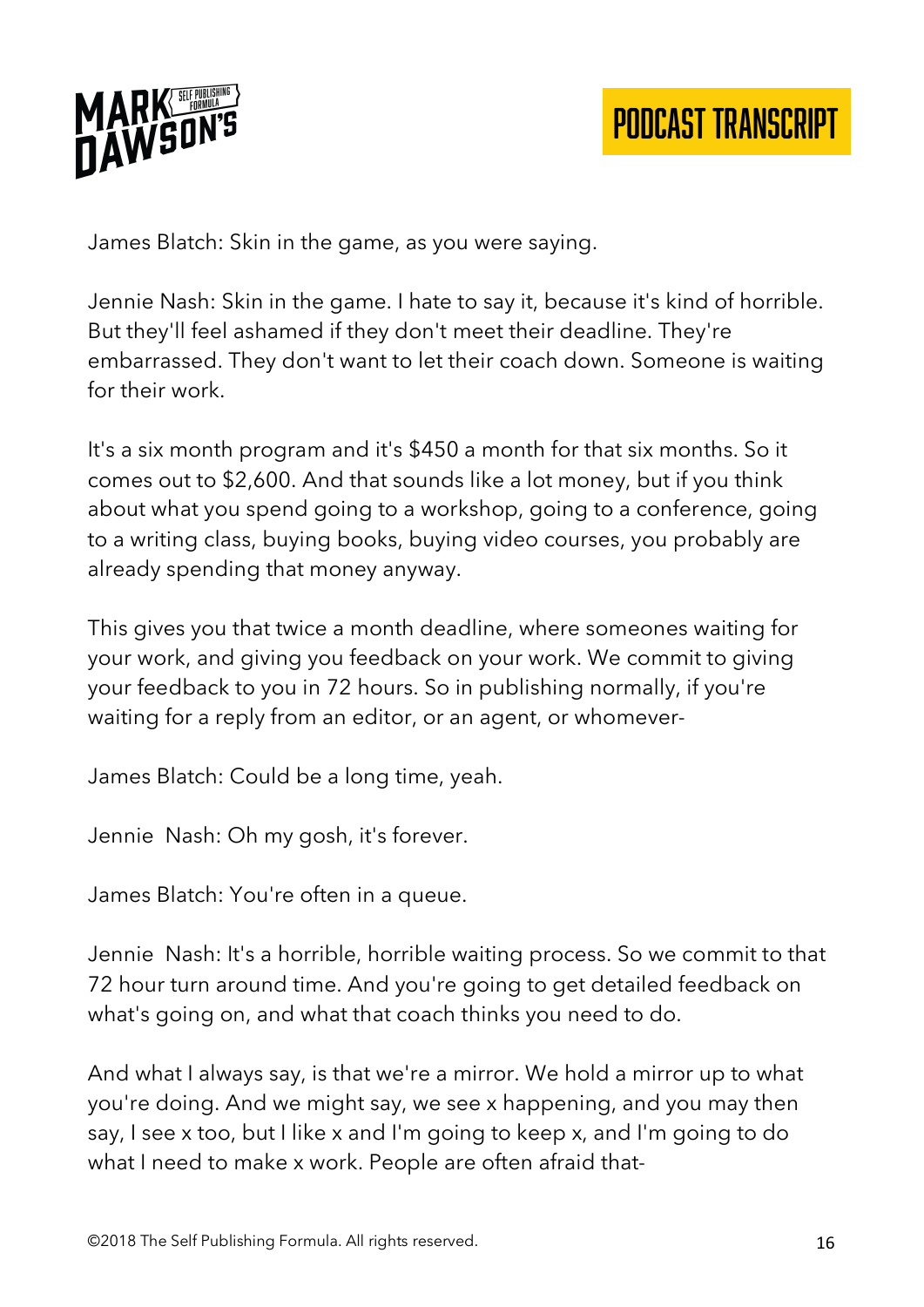

James Blatch: It's not the script, it's a dialog with an expert.

Jennie Nash: Yeah, exactly.

James Blatch: People who are regular listeners to this podcast will know how much you're speaking to my position here. I'm pretty much at the point of saying, who do I make the check to?

I know for some people it's going to be very expensive. But for others, and I do include myself here. This is a service that's exactly what I need. So I told you I was going to talk about me in a little bit, so.

Jennie Nash: Well and it gets worse. I can tell you that it gets worse on the money front.

Let's say six months, you're very committed, you finish your draft. Now you have to revise it. So a lot of people come back for another six months to revise it.

And then we have a process where we help you if you want to pitch to traditional publishers, the whole agent pitch process. We have a track for that.

We're committed to helping you, as I said before, get all the way through to actually finishing the work.

James Blatch: So in six months, would you expect somebody ... I suppose it depends at what point they come in. You're expecting that to be first draft. But the way you describe the process, it's partly edited.

#### **It's a developmentally edited first draft, right?**

Jennie Nash: Yes, absolutely. And it's really amazing how much better that draft is with the guidance in the moment. And again it doesn't matter if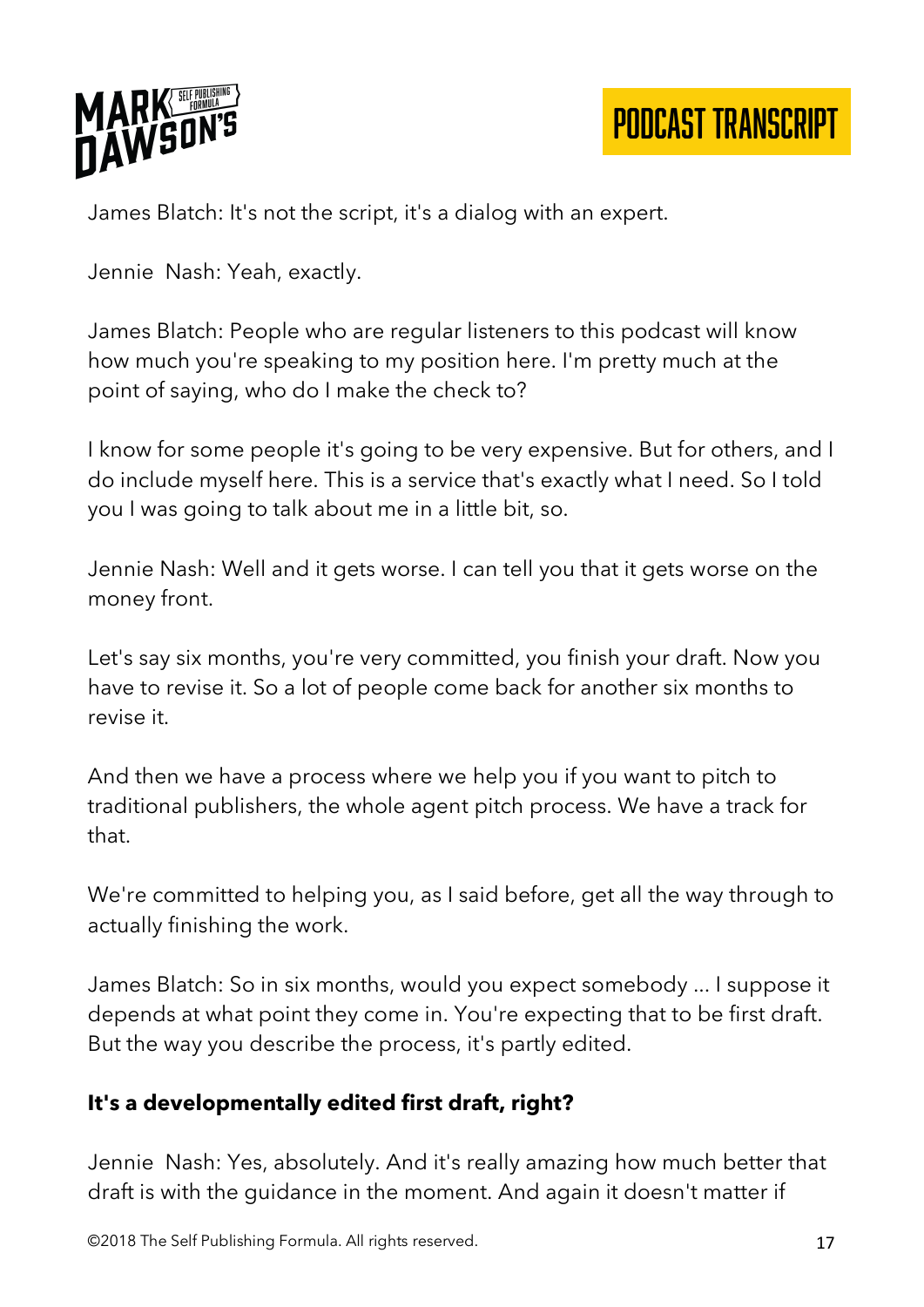

you're executing those edits while you go, or if you're saving them all for later.

The reason that I did this, the reason that I do this, the reason that I started this company, is that I've been in publishing for more than 30 years. My first job out of college was at Random House.

I worked for many years as a magazine writer at top New York magazines. I've been on that side. The much more publicity-oriented side of writing. I have published six books myself with big five publishers. I've had multiple agents for many, many years.

My own self, I have a speaking agent, I have taught at UCLA, University of California Los Angeles, a writing program, which is the largest adult education writing program in the country.

I started this company. I've been in this business a really, really, really long time. And I have experienced it from many different sides. And I believe that the very best way to learn how to write, and to write the best book that you can, is with one on one help. It's wildly inefficient. But it's the basis on which traditional publishing used to be built.

That golden age of publishing where a editor like Maxwell Perkins helping, F. Scott Fitzgerald, and Hemingway. That type of model was incredibly nurturing. And there's a gorgeous book that I would recommend to anybody. It's called Dear Genius. And it's the letters of an editor named Ursula Nordstrom. And she was a famous children's book editor. And I can't right now remember the publisher where she was. But she edited Maurice Sendak and Laura Ingalls Wilder, and Stewart ... Not Stewart Little.

James Blatch: But the author.

Jennie Nash: Why can't I think of the other name? Who wrote Charlotte's Web?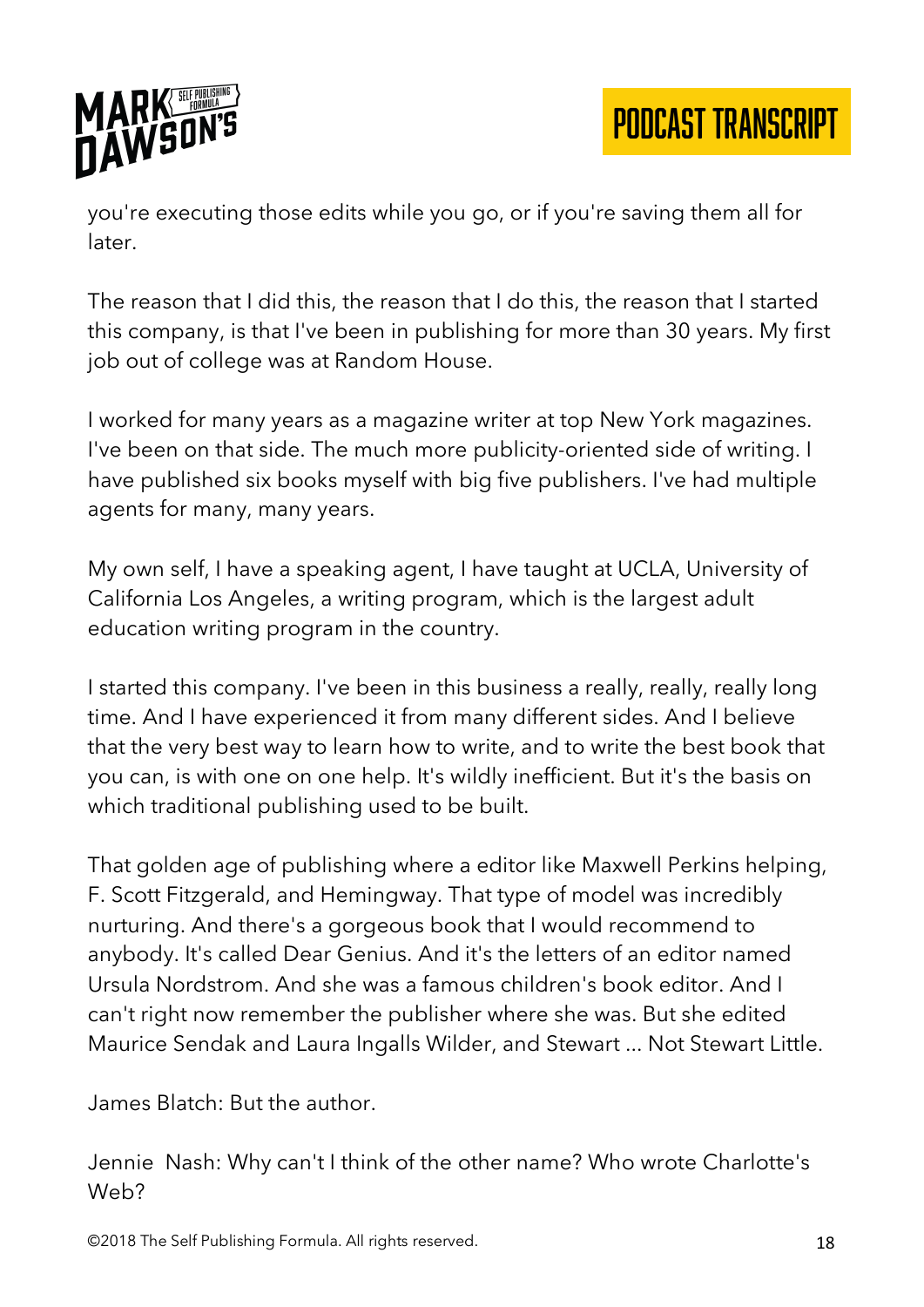

James Blatch: Yeah, I know. I've read both of them at some point in my life.

Jennie Nash: I'm like so embarrassed.

James Blatch: I always blank on interviews.

Jennie Nash: Ursula Nordstrom, these letters to her writers, they're so caring and nurturing. And it's about the writer's life and it's about their doubt, and it's about their process, and it's about their ideas, and it's about, you know their wife is sick, and their garden is dying. Like all the things that happen in a life. And she's helping with that, and nurturing with that. And you can read it, and you can feel it, and you think "Oh man, I want that."

I think that that model, although it was incredibly dismissive of a lot of writers. We live in a time right now where the world of writing is cracked wide open. Anybody can write and publish. And it's an amazing thing.

But what we lost is back in the day when those publishers had chose very few writers, those very few lucky writers, they got all of the attention, and all of the support, and all the nurturing. And I think that's the best way to learn how to write.

You can be sitting in a classroom, listening to a lecture. You can be sitting in a workshop, watching other people's work get ripped apart. In all the ways you can be in writing, the only way you really get better is for somebody to paying attention to your words and your story. It's not theoretical. It's your story.

I started this whole thing because I was frustrated that that didn't exist anymore. I had a taste of it, when I was edited. I had a three-book deal at Penguin, it was before it was Penguin Random House. And the most amazing editor, who cared about me, cared about my work, it was just on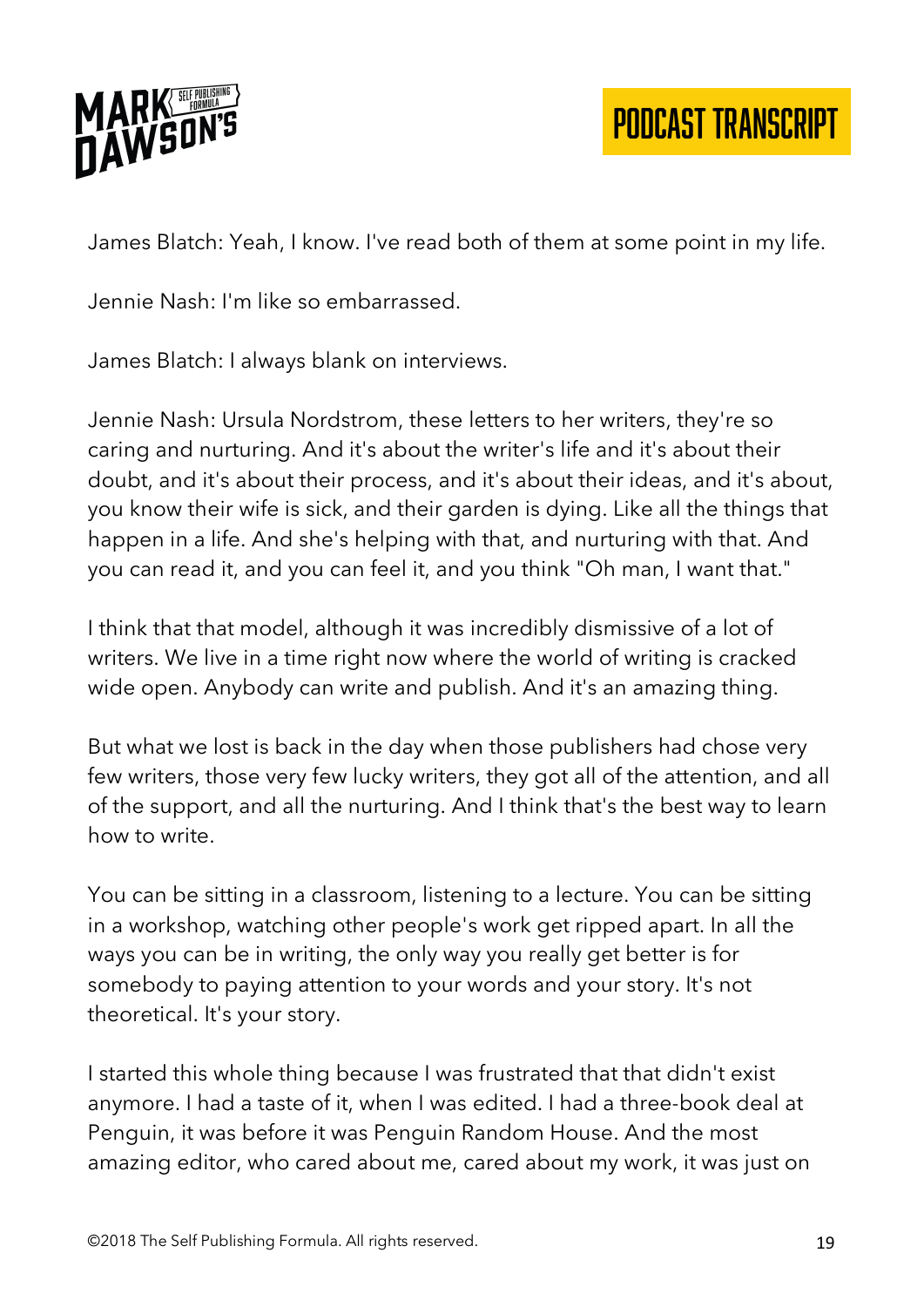

the cusp of the seed change that we now see. It was a little bit that old school way. I had a taste of that.

I just see that it's not here anymore. And that's why I did this. Because I just think it's what writers need, and I have seen it work so many times that it's thrilling to be able to give that to writers.

James Blatch: Yeah. And it's funny isn't it? Nobody else works in the way that trad publishing now works. As you say, they're lazy because billions of people want to write. They just send their manuscripts time and time again.

So they can then take completed manuscripts and do some polishing on it. They don't have to work with the authors in the way that in the old days, where there were fewer people, I guess is what it is.

But wouldn't it be funny if they taught people to fly like that. So there's a jumbo jet, go off for six months and see how you get on. Then come back and show me your first draft of how you learned to fly.

### **I can't think of any other industry where you don't work side by side with somebody to train them in how to do it.**

Jennie Nash: It's really true. We can all see what the result is. That traditional publishers don't take many risks anymore. It's either a celebrity writer, a writer who already has a massive platform, or a very, very, small percentage of the lucky few who get plucked out.

And even if you get plucked out, and you know the research and development at a traditional publisher as you've said, is a chaotic system. It's throwing spaghetti at the wall.

Oftentimes they purchase a book that they think might have promise. And they maybe throw a little marketing dollars at it. And by little I mean, they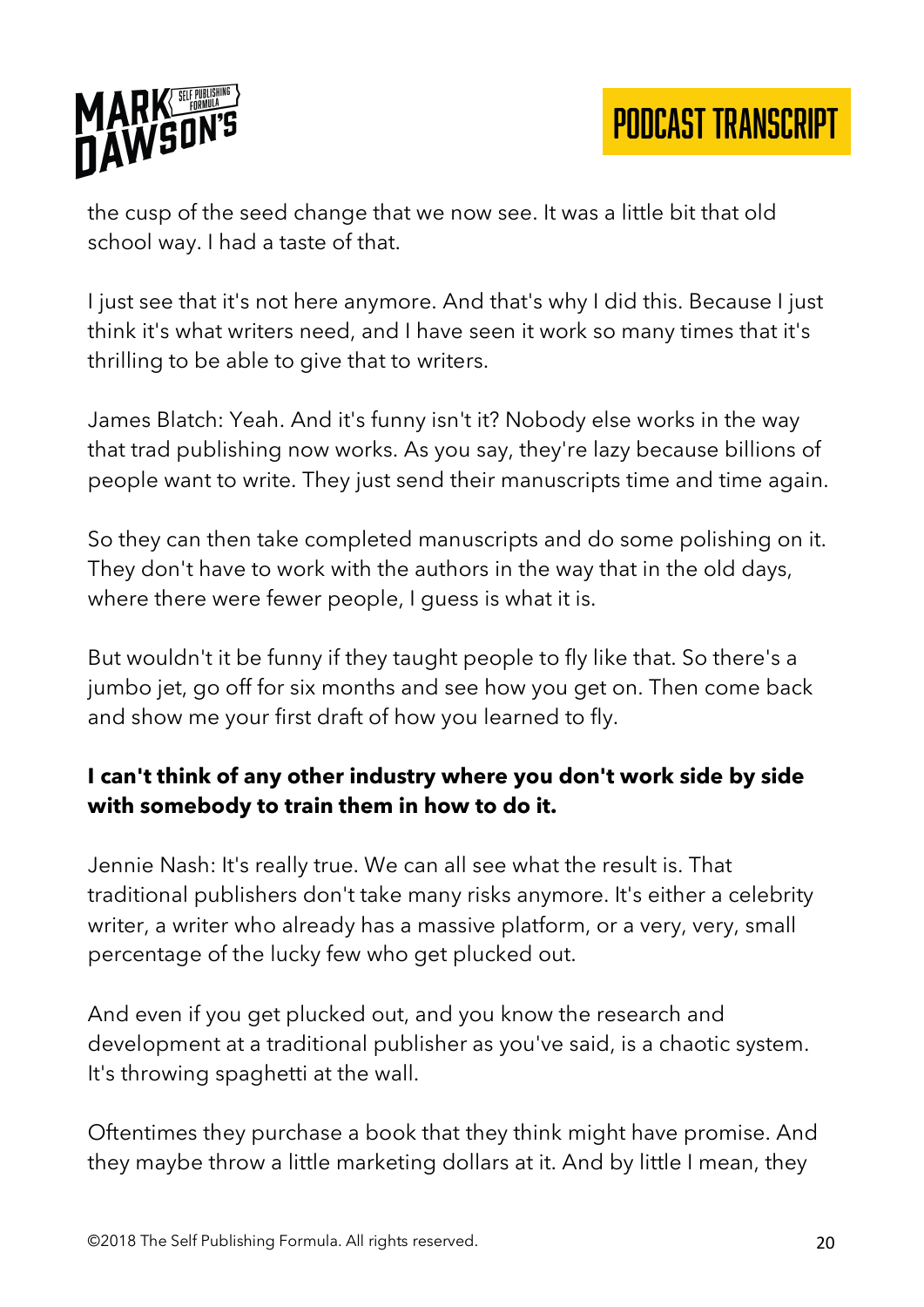

give a \$5,000 advance to the author or a \$10,000 advance and a small marketing budget. And well, we'll see what happens.

Well nothing happens. What they're looking for are the books that are going to be big hits.

James Blatch: Like The Girl on the Train, Da Vinci Code. And every trad publisher ... And there's a new imprint started in London last year and I went to their new reception. And they almost exactly uttered those words, we're looking for the next Girl on the Train. Of course you are.

Jennie Nash: Right. That's exactly right. So the risk taking which used to be, let's look for a new writer. Let's look for a promising writer. Let's look for a wow, this is an interesting, quirky, different project. That's kind of gone as well.

A writer, where are they going to get that support to know what their vision is, and what they want to write and how they can achieve their vision from their book?

James Blatch: Yeah. So E.B. White by the way.

Jennie Nash: Gosh, how embarrassing.

James Blatch: I have to say it, because people will be shouting at the podcast there. Because they know the answer, or they haven't heard the answer. So E.B. White, Charlotte's Web.

Jennie Nash: These letters that Ursula Nordstrom writes, yeah it's to people and it's amazing.

James Blatch: There's nothing new under the sun, so you feel you're doing something, you're in this hole and you can't get on, and you're doubting yourself, and you think it's all rubbish, and it doesn't work. And then you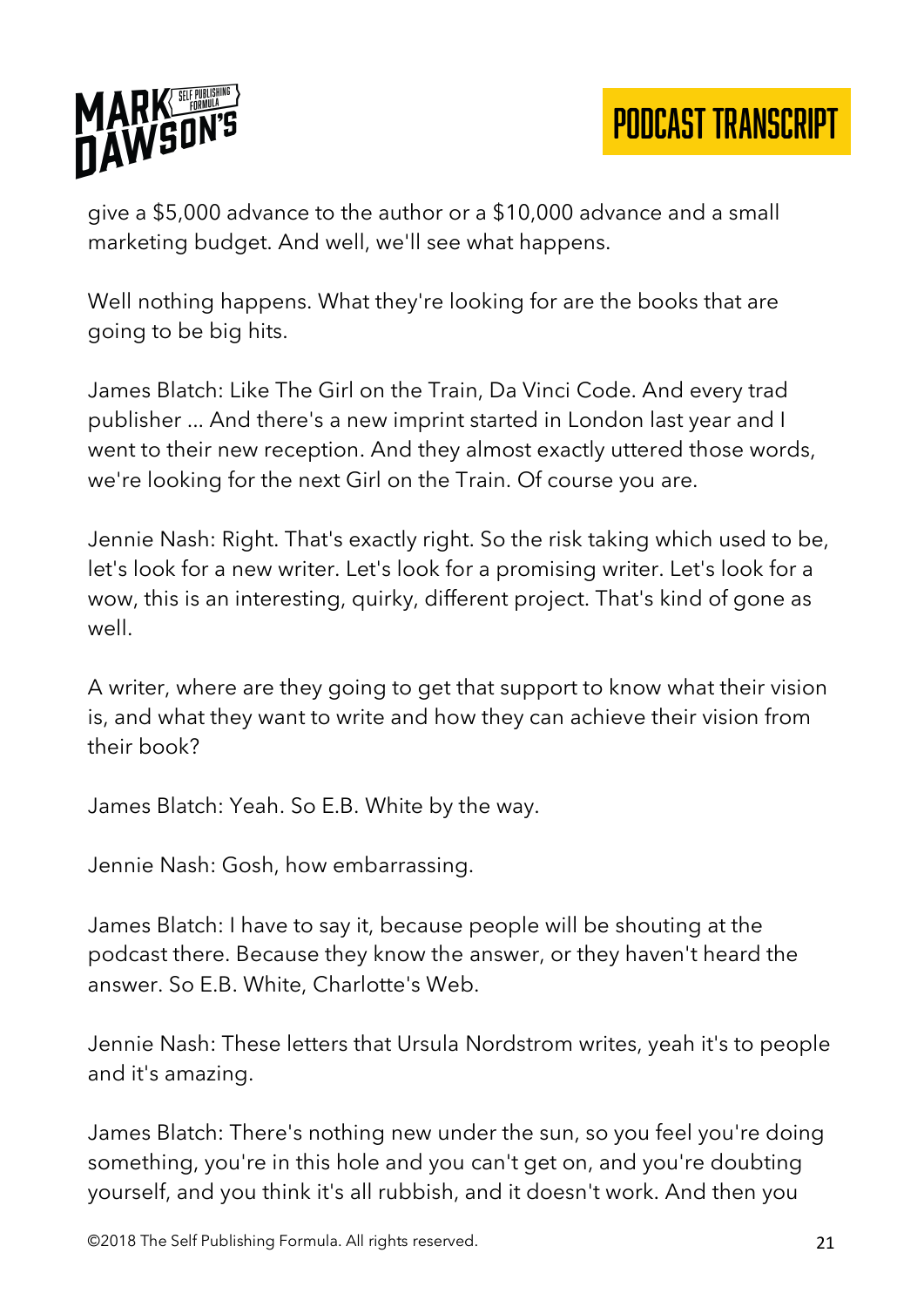

read letters from some great writers from the 1930s or '40s doing exactly the same. Of course.

### **So that's why the book Dear Genius would be a really good book for people to read. To realize that there's this form for this.**

Jennie Nash: And to realize that the doubt ... I mean there's so many good books about creativity and doubt, and how to get past it, and what it is, and what to do with it. But it doesn't stop the fact that every writer feels it, and gets into it.

If you think about it, it's what we were talking about before. You raise your hand, and you say "I'm going to sit alone in a room for a few years and make this thing up in my head and spend all this time to get it on paper. And I'm not going to show anybody, and I'm not going to talk to anybody about it. And just kind of sort of pray that it's working and that there's going to be an audience for it. And then I'm going to try to get it to sell."

It's nuts. Who would do that? It's nuts.

I think that people who are called to write can't help it. I mean If you could help it you wouldn't do it. That's what I always say. If you could help it, you would choose some way else to spend your time. Because it doesn't make any sense. It is a crazy thing.

When I talk about laypeople, who are not in the writing business. If you talk to them about ... business men would say to me "How much money per hour do you think you made on the writing of that book?"

And that's the way a lot of the world thinks about time, and the use of time. And I would become this blubbering idiot because the numbers would be spinning in my head, and I would think, maybe like 10 cents an hour. And they think "Well why on earth would you do that?"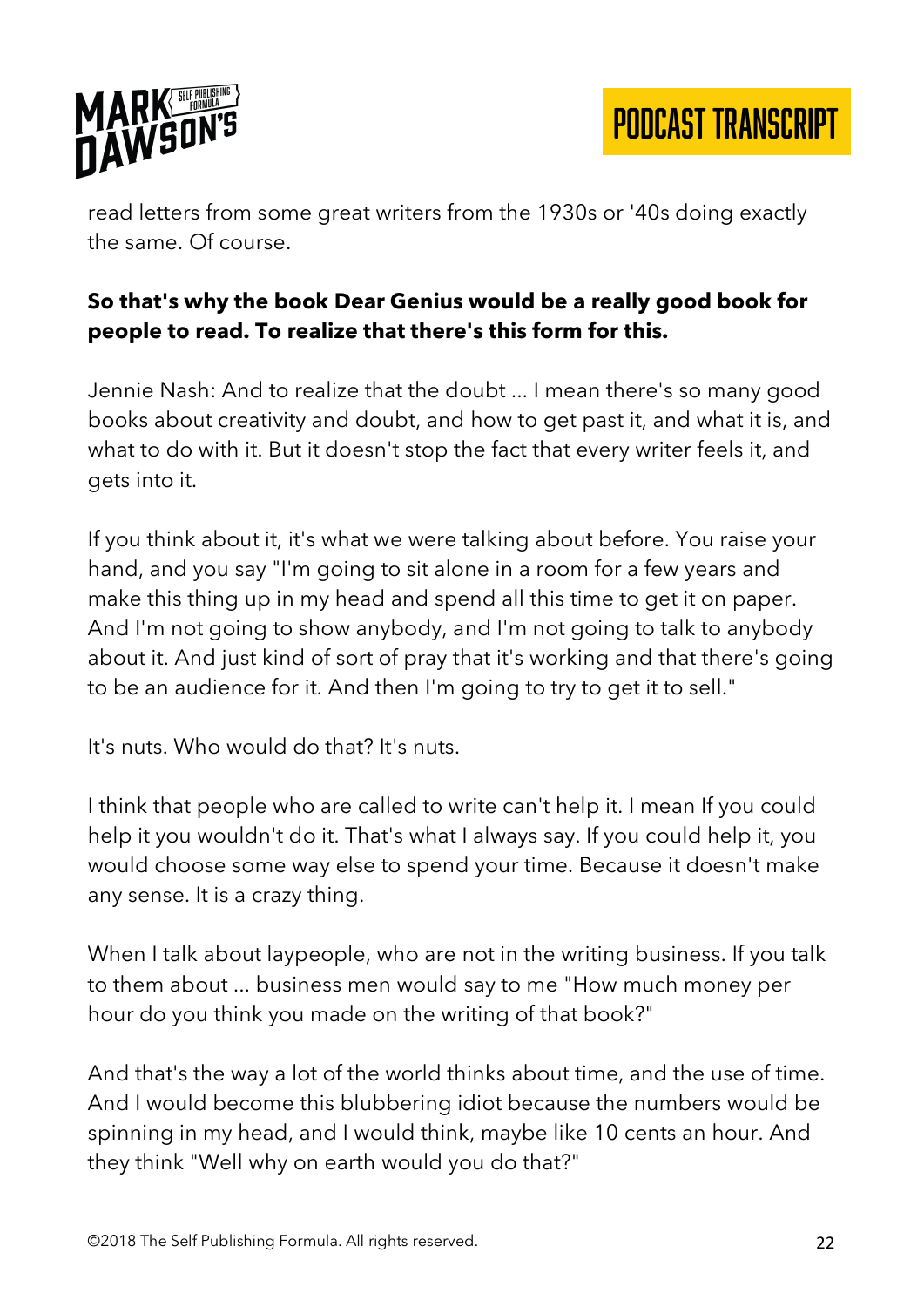

The reasons that we are called to this and the reasons that we do it. That's actually what I end up spending a lot of time talking to writers about. What I call the deep level why. And there's usually a reason A, that you're called to write, and B that you're called to this particular story.

One of the ways to get unstuck is to go back to that spark of the moment when this idea took hold in your head. Because there are so many ideas that are available today. And there's so much input. There's news headlines, there's other books you read, there's movies, there's people, there's moments out in the world. There's so much input into our brains.

And why this story? Why did this story stick?

I have read something about you and your story and your background and your family. And I see the jet behind you on the thing. And I know I'm turning attention to you, but it's just because it's easy, because were talking.

There's something in your background, in your worldview, in your philosophy, in your idea about people, that is tied up in this story, that matters to you a lot. And I try to get people to break that down and to really think about why do you care about this story?

Especially if it's a high action thriller, or some sort of a very dramatic plot. It's easy to dismiss that question, and say well just because it's cool. There's like this cool thing and there's this cool thing that happens.

But that's not the answer that I'm looking for. The answer I'm looking for, is that story took hold of you. It didn't take hold of me. And there's a reason it took hold of you. And there's things that you know and there's things that I actually think you believe that you're trying to capture in this story.

Oftentimes when people get stuck, it's because they lose sight of that. So the whole thing about doubt, like can I do this? Am I good enough? Does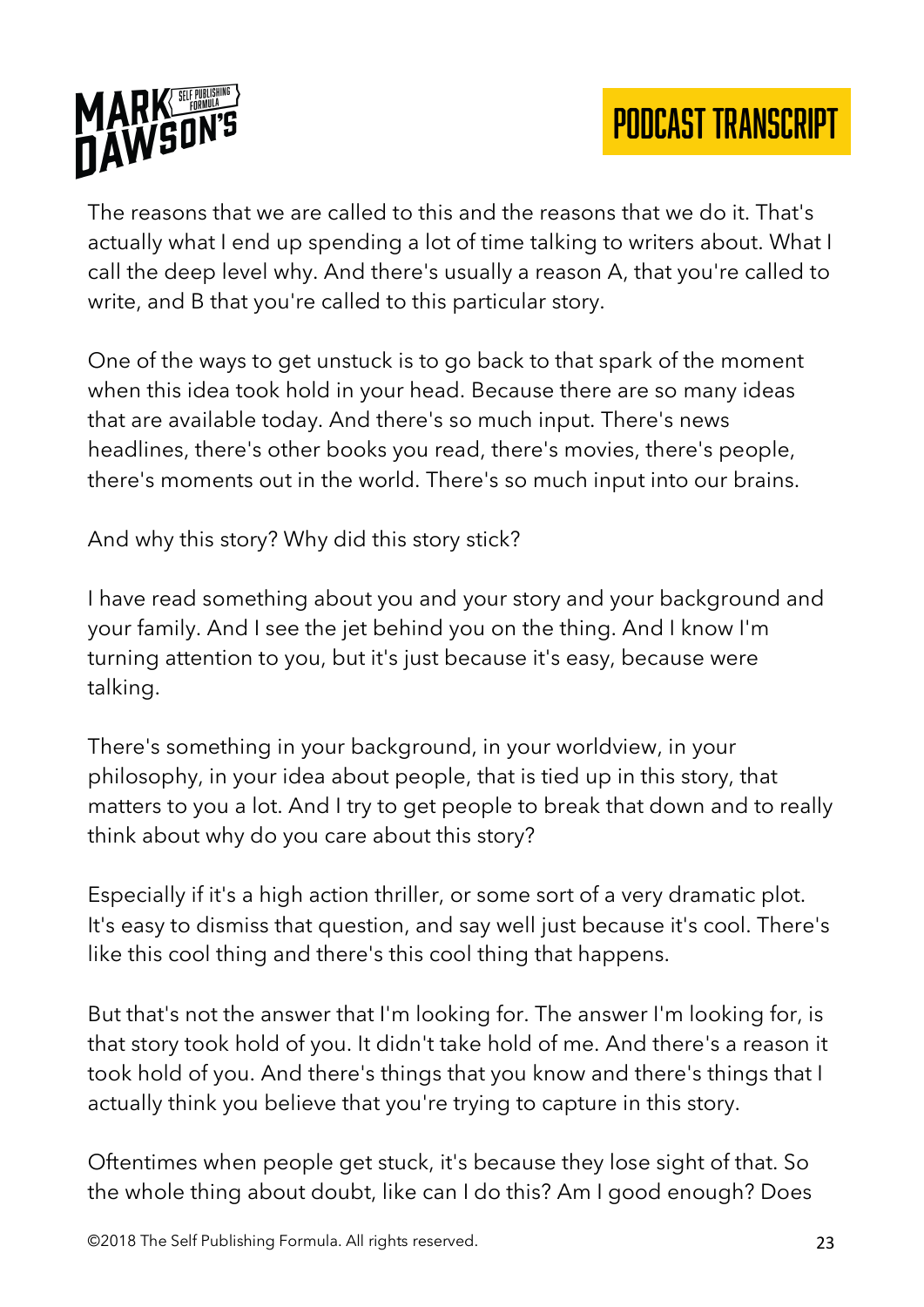

anybody care? Is this story any good? Those aren't actually the right questions.

The fundamental question is why do you care? What are you trying to say about the world through this book? And every book is trying to say something. Every single book is trying to say something.

The books that we read as children, the myths and the classic children's stories are very obvious. They're moral frameworks for how to live a human life. Adults read them to children to help teach them about people and the world and getting on in society and the things that they believe.

So we've got these moral frameworks in young people's literature that's so clear and it's also slightly clear in literature, like middle grade or young adult.

A lot of adults really like to read young adult literature because that why is really clear. It's oftentimes a protagonist searching for their identity, searching for how do you live in the world that is so actually fundamentally flawed and tragic? And how do you love flawed people? These are what these books are about. Even though it's a vampire thing.

## **James Blatch: Ready Player One's a good example of that, isn't it? It's a book that lots of adults liked.**

Jennie Nash: Totally. And because it's grabbing us at that heart level that we don't get in day to day life. We do not get it. That's why we love our books.

You know that feeling, when you're deeply immersed in reading a book and you feel as if the writer knows you? Like you're looking over your shoulder.

James Blatch: Yeah, it's written to you.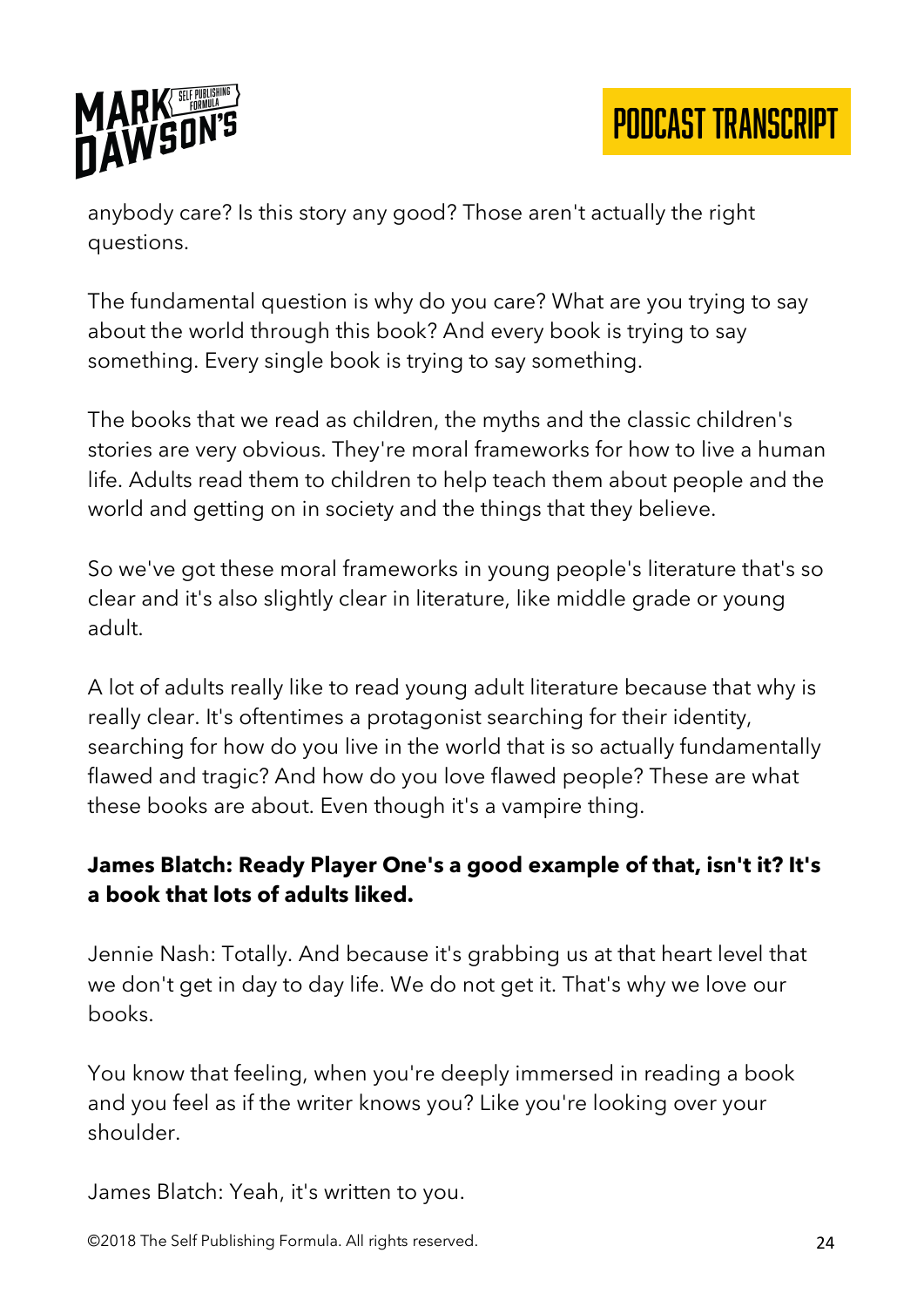

Jennie Nash: Yeah, how do they see me? How do they know that's how I feel? That's why we love books.

So for you, I would stop and think, go back and think, what about this? What am I trying to say in this book? What am I trying to convey? What's my argument? If I'm on a soapbox, what am I up there talking about?

Because that's exactly what you're doing. And oftentimes you're stuck because you lose sight of that or you get fuzzy about that, or you start thinking about only the plot. How am I going to get my guy over there? How am I going to get this conflict to be amped up?

You start moving puppets around on a stage, whereas if you go back to that deep level why, it's usually embodied in your protagonist. Then you can have that protagonist know what they're about, why they're there, what they're trying to prove. And you can then see that thread in the story and figure out, okay he's trying to ... You know, I don't mean a message like, waving a flag and hitting the reader over the head. It's baked in to how they behave.

When I talked at the start of our interview about the fundamental elements of story, and that that's what I do with everyone if they come in stuck. That's what I'm talking about. We get down to that really fundamental, it's deeper than plot. It's why are you even doing this?

And every once in a while I do get a writer ... This actually just happened. I taught a class, and I had a writer whose answer to all of these questions was, "I actually don't care about the story. I decided I don't care. And I've already spent five years on it, and I hate it, and I was doing it for all these different reasons that I don't feel, that I don't like, that I don't believe. And I don't want to do it, and my decision is to walk away."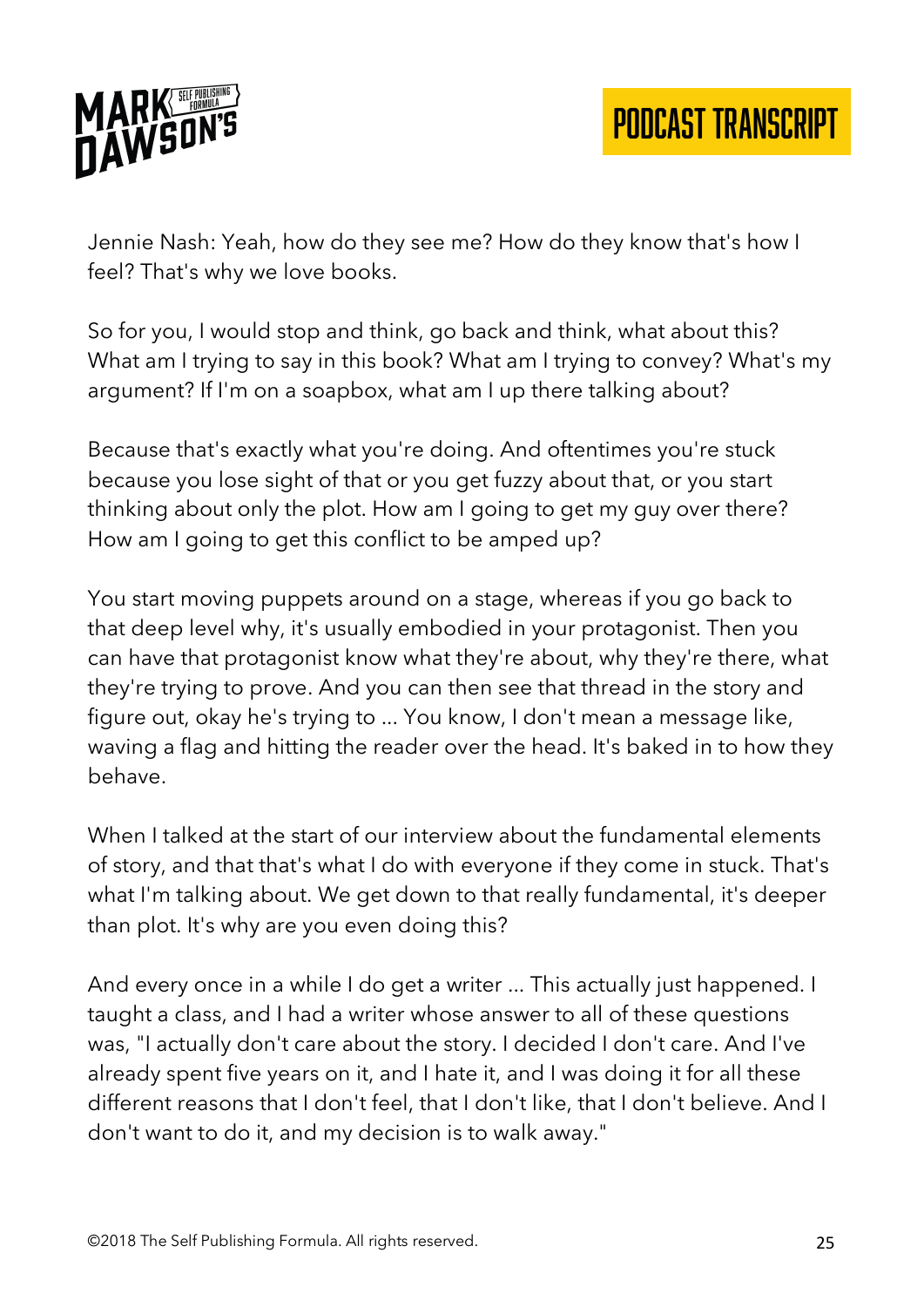

I think that that is a fantastic outcome. I really tried to support that writer in making that very brave decision. Because she was just throwing stuff at it. And there was no there, there. It's never going to work.

James Blatch: Wow. So sometimes that's the answer. Okay. Again where do I write my check to? No. We can talk. I want to talk a little bit more about price.

We're really eating up through the time, it's fantastic. It is an absorbing interview, listening to you talk about the process that so many of us think about so many hours of the day. To hear this sort of clarity that you're bringing.

Again going back to the price. For some, \$450 bucks a month is out of reach for a lot of people. And for others, they'll see it as an investment. And there'll be a few people in between.

We thought a little bit about doing the interview by the way, because Mark is very tuned in to some of the more predatory services on offer to authors. And he's very sensitive.

We've actually not covered a few companies and services because he feels that they are abusing it. But he looked at yours and I think this interview will completely convince him that this was the right thing to do. It's not necessarily the cheapest offer anyone's going to get help them with their writing.

And it includes the developmental editing as well. I think people have to factor that in. And in six months you can get a lot done. That's me summing up everything.

Jennie Nash: There are just two things I want to say in response to that. And I don't mean to just be selling my own thing. But I did just do a course on Creative Live, that's a six our course on story fundamentals that is \$129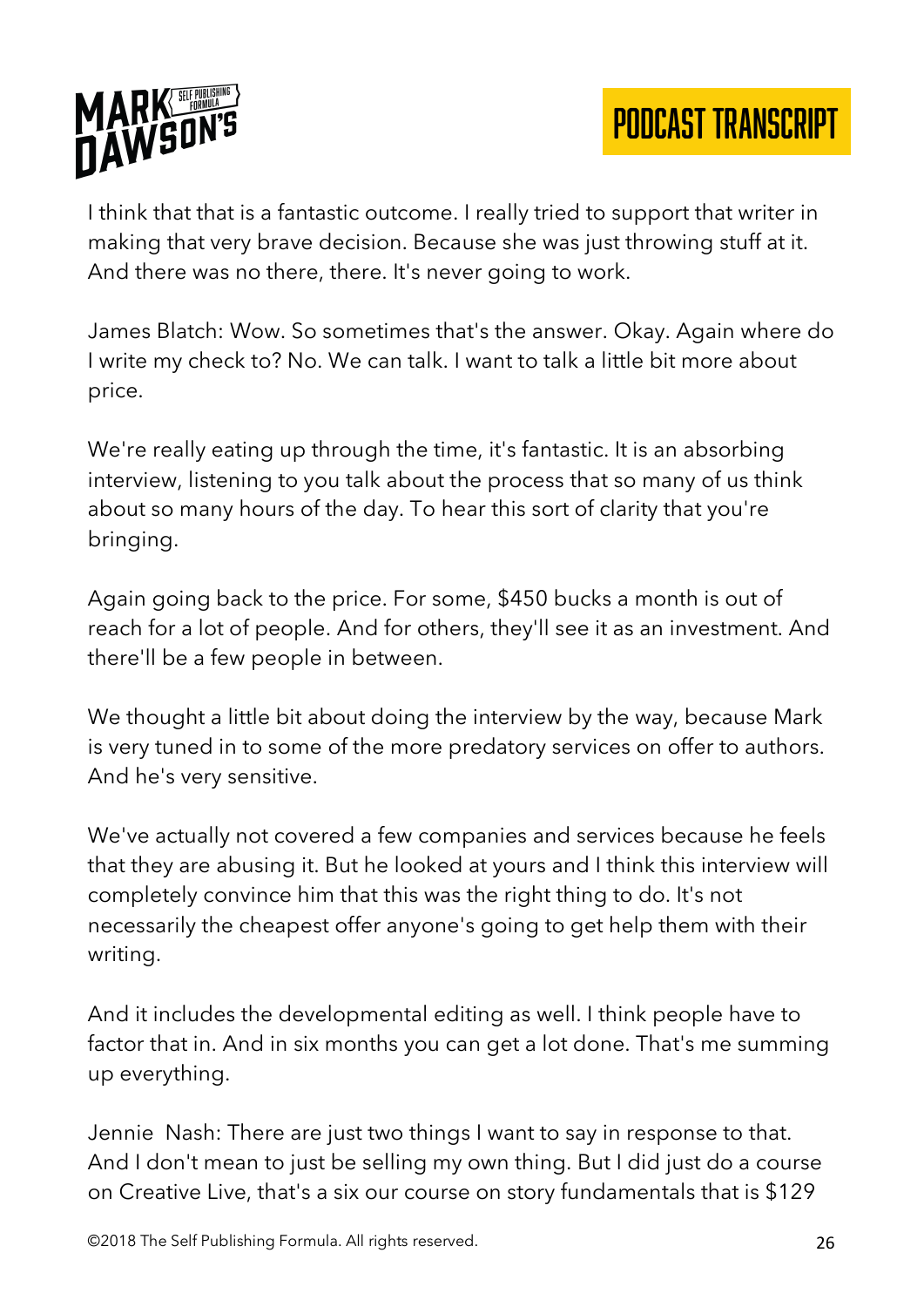

and they usually have it for at least half price, because they often are running specials.

You can go to Creative Live, look up Jennie Nash. It's called Write Your Book. And that is everything, all of my teachings packaged in a six hour thing for a very small price. So I just say that to people who can't afford the other.

And then I just have to respond to the thing about the predatory services, because they make me want to cry. And they make me want to scream. I just urge people, when they're looking for help with their writing, to not fall into the trap of thinking that it's easy. If anybody is promising you super fast, if they're promising you success, a best seller, a this or that. If they're promising speed. Really if they're promising anything.

Don't believe it. Because if this were easy, we would all be best selling novelists. We would not have jobs. We would be making our money that way. It's not easy

I just really dislike those things as well. I see how hard the people work who embrace the fact that writing is hard. And embrace the inherent risk of it. That you could do all this work and not have something to show for it.

So I thank you for seeing that in the work that I do, because I stand in very firm opposition to those things. And look, I wake up every day and I think "Gee, I wish I'd come up with one of those slick systems that makes a ton of money off of writers." Because what I do is really hard to explain. It's really hard to sell. It's the most unsexy thing in the universe.

Like spend all this money and time doing this thing that might not work. That's a great sales offer. I just had to jump in and say those things. Now you have a question for me.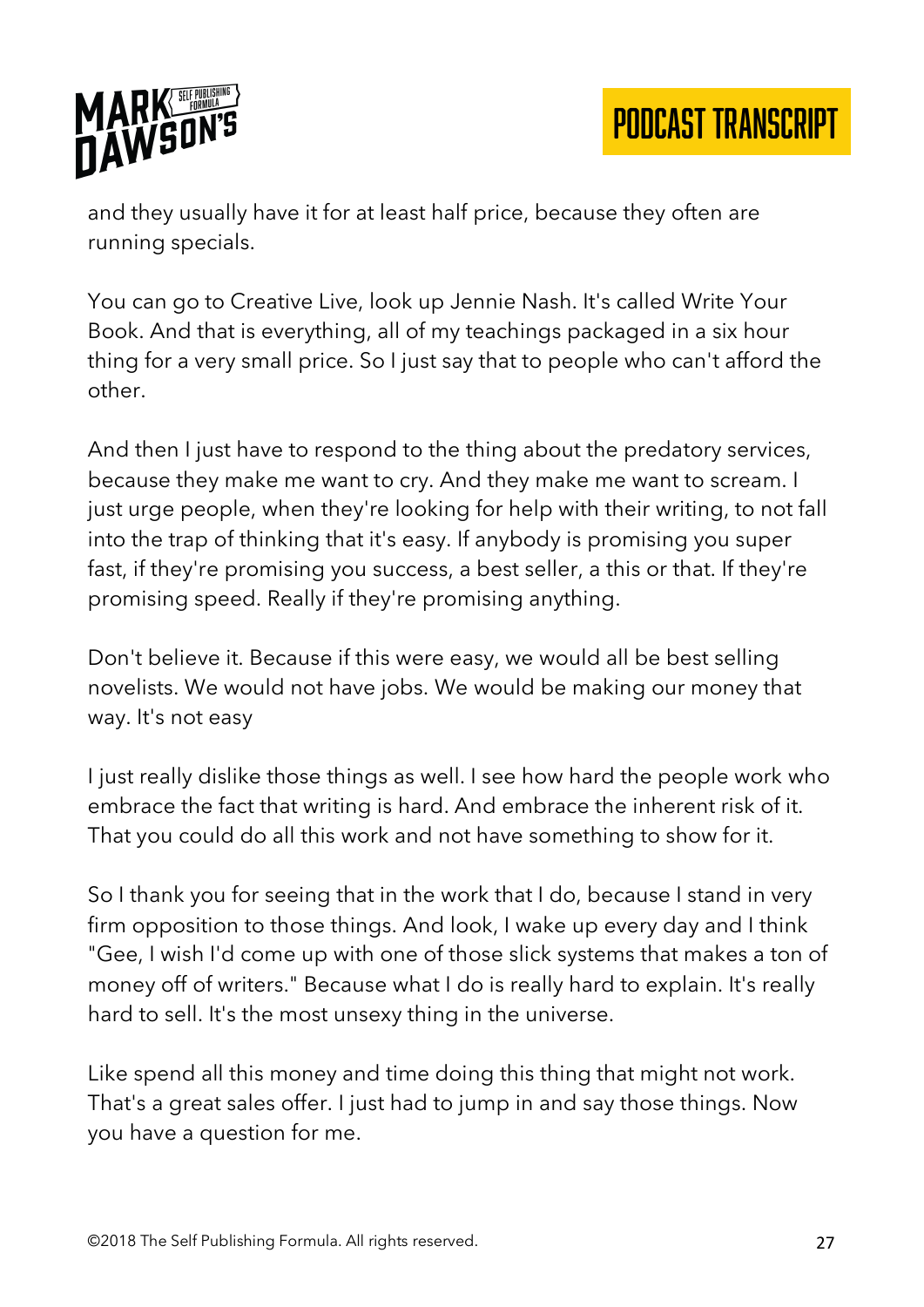

James Blatch: It's more a practical question. So the way that you talked about the process with the author, I understand obviously a lot of this is done by email.

#### **Is there Skype? Are there actual live chats involved in this?**

Jennie Nash: There is. The Author Accelerator and the Manuscript Accelerator program, our main program. You get a call, a 60 minute call a month.

So you get the two deadlines and back and forth on email with the comments that you're going to get. And then a 60 minute call with your coach.

The initial call is to set everything up. To set up the project, to understand the goals, to see where the writer comes in. And you work on the project plan according to your life. Because you might have a holiday, you might have a vacation, you might get sick, you might have some big work thing.

We work around that within that six month constraint. And this is all designed. The work that I do as a book coach, one on one, and I'm just going to say this so that, we're not beating around the bush about it. I charge \$2,500 a month to do that same work. As a very high priced, one on one coach, who gets excellent results. My clients land top agents. They get big book deals. They win indie awards. I have been doing this for a long time. I charge a lot of money.

What I do at the \$2,500 a month level, is much more intense. You get more access. I'm going to respond to your email instantly. For the most part, even on weekends and holidays. We're going to talk all the time. It's going to be a much more intensive process.

The Author Accelerator system is based on what I do and what I know to be successful, but we've put the constraints around it so that we can make it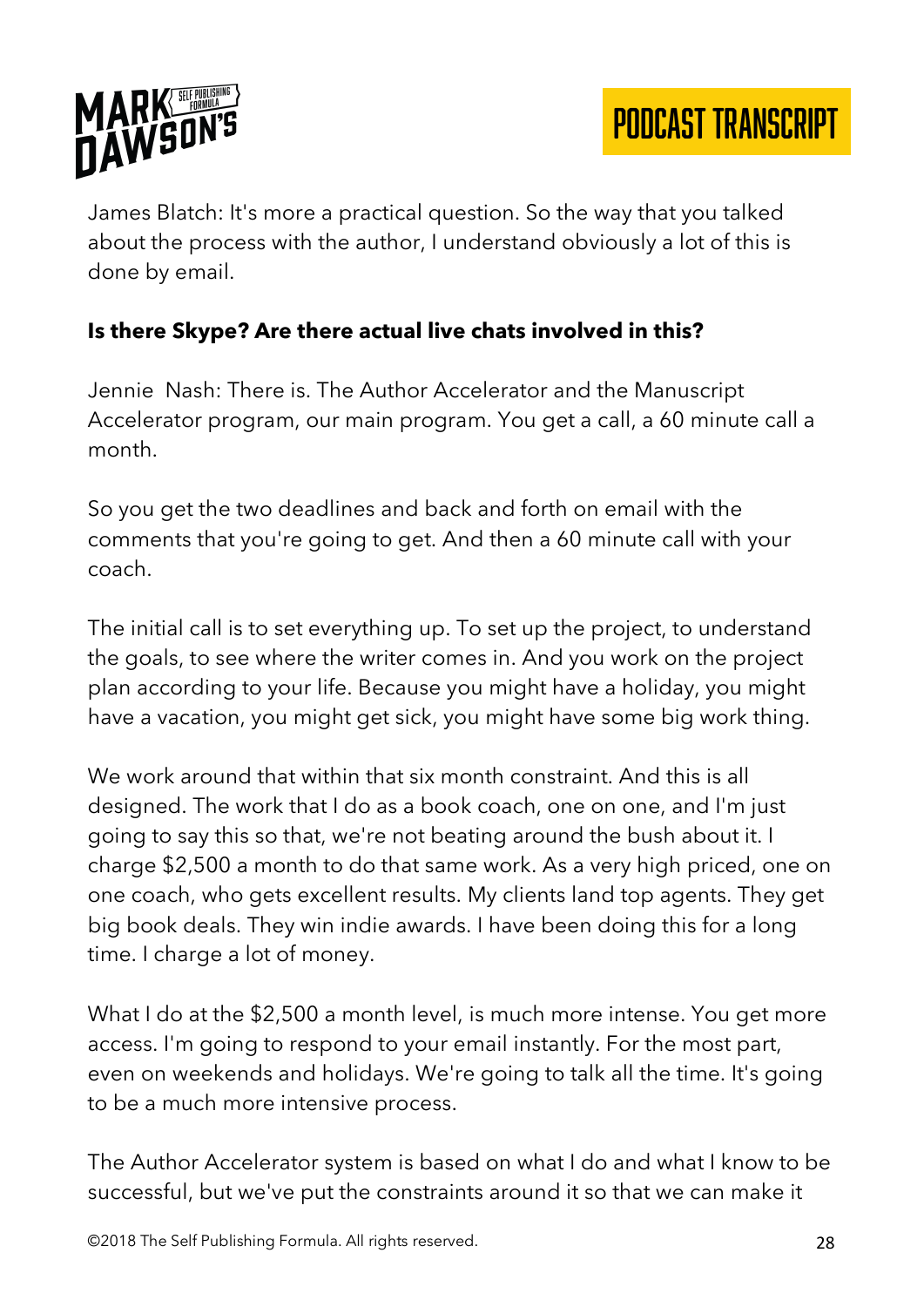



affordable for people. But it's the same process and I hire all the coaches, I train them, they have to shadow a seasoned coach, they get oversight for several months and we have ongoing training as a group where we're always learning, always growing and always trying to serve writers better.

So it's not a marketplace where, oh just here's a bunch of people who could help you, you come choose. It's a process built on my philosophy and system.

James Blatch: Okay. And in terms of word count and production rate, this is something that's discussed at the beginning and expectations are set.

### **Do you have a kind of minimum, an idea of what you think authors should be doing?**

Jennie Nash: Yes. We have a 20 page per deadline recommendation. So that would be 20 pages every other week. So that's 10 pages a week.

That comes from a lot of water under the bridge of working with writers. Maybe you can't actually write 10 pages a week. The whole thing about writing every day or ... Write the way you write.

Cheryl Strayed who wrote Wild famously says she doesn't write every day. She goes in spurts. She has ups and downs.

But if you've got that deadline and that accountability and you know I've got to get 20 pages in by x date, however you get it done, you get done.

I just think I've found in my work that anything less than that, people tend to be dragging their feet. You can't let too many weeks go by or days go by without producing something.

That's our recommendation. I have often worked with writers who were on a very strict deadline for a publisher. Once you get successful in publishing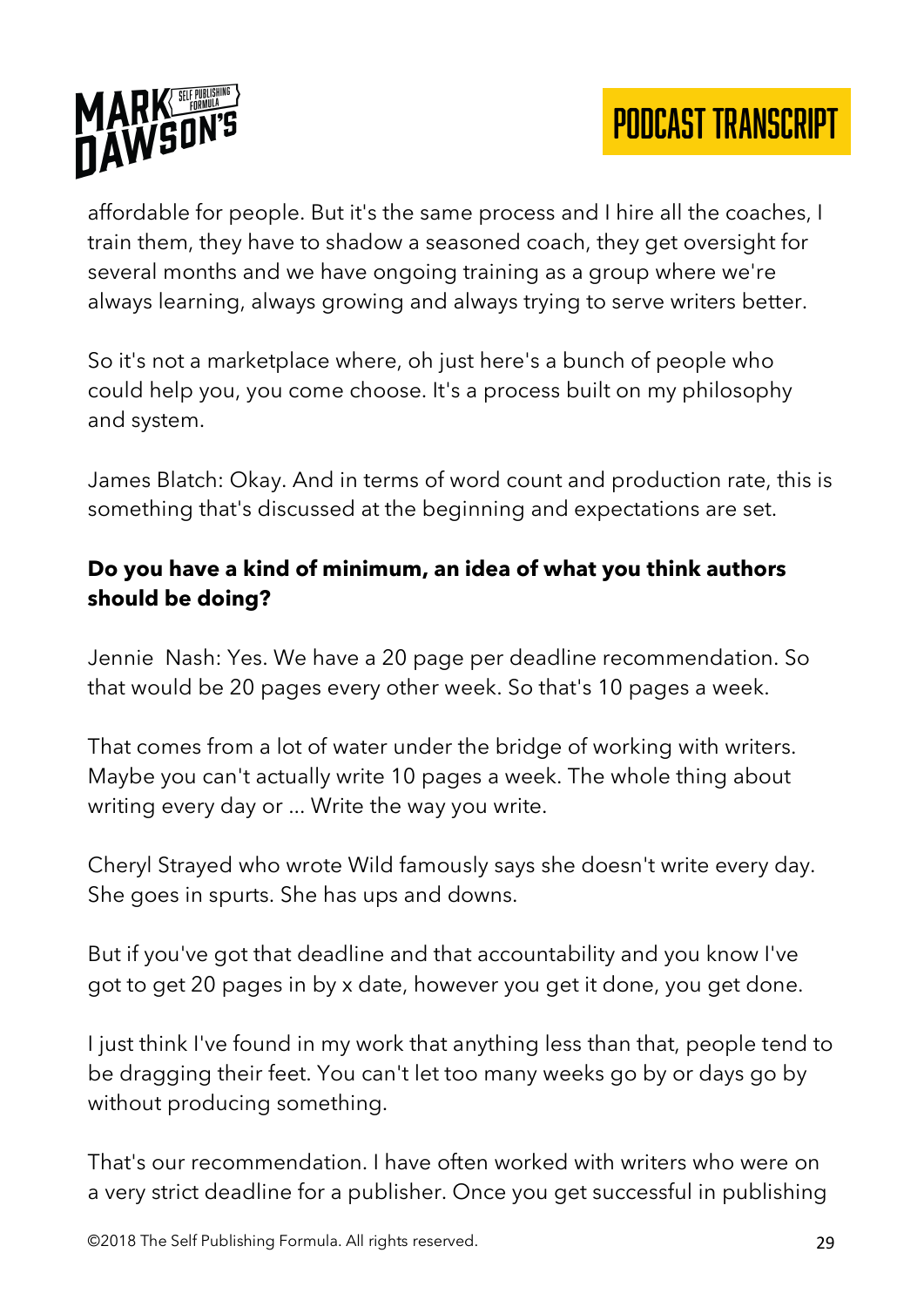

then they want you to write faster. And that's true with self publishing as well.

If your audience is waiting for your book you've got to crank it out.

I have recently worked with several writers who have written extremely long manuscripts in a very short period of time and they've kicked it out based on those deadlines. So you can do that.

I have rarely seen somebody go a lot slower and do well. There's something that gets lost in the momentum.

James Blatch: Jennie we've been chatting for an hour. So my 60 minutes is up.

It's been absorbing. I think particularly for me because of where I am, but there's lots of people listening to this podcast are in a similar position and it's been helpful.

Regardless of whether people engage your or other professional services it's been incredibly useful to hear this talked about and the process talked about.

And ultimately I suppose to make it really affordable and cheap for people you might be able to find somebody else, for instance in our SPF community, a more experienced writer who's written a lot of books to help keep you accountable, who could create a sort of framework if they're not able to afford the sort of higher end services. So that accountability, which is a strangely missing thing in the world of writing, apart from I guess if you're, you know, you do have a trad publisher, but even then.

What was it Douglas Adams said? "I love deadlines. I love the whooshing sound they make as they go by." They're not serious deadlines.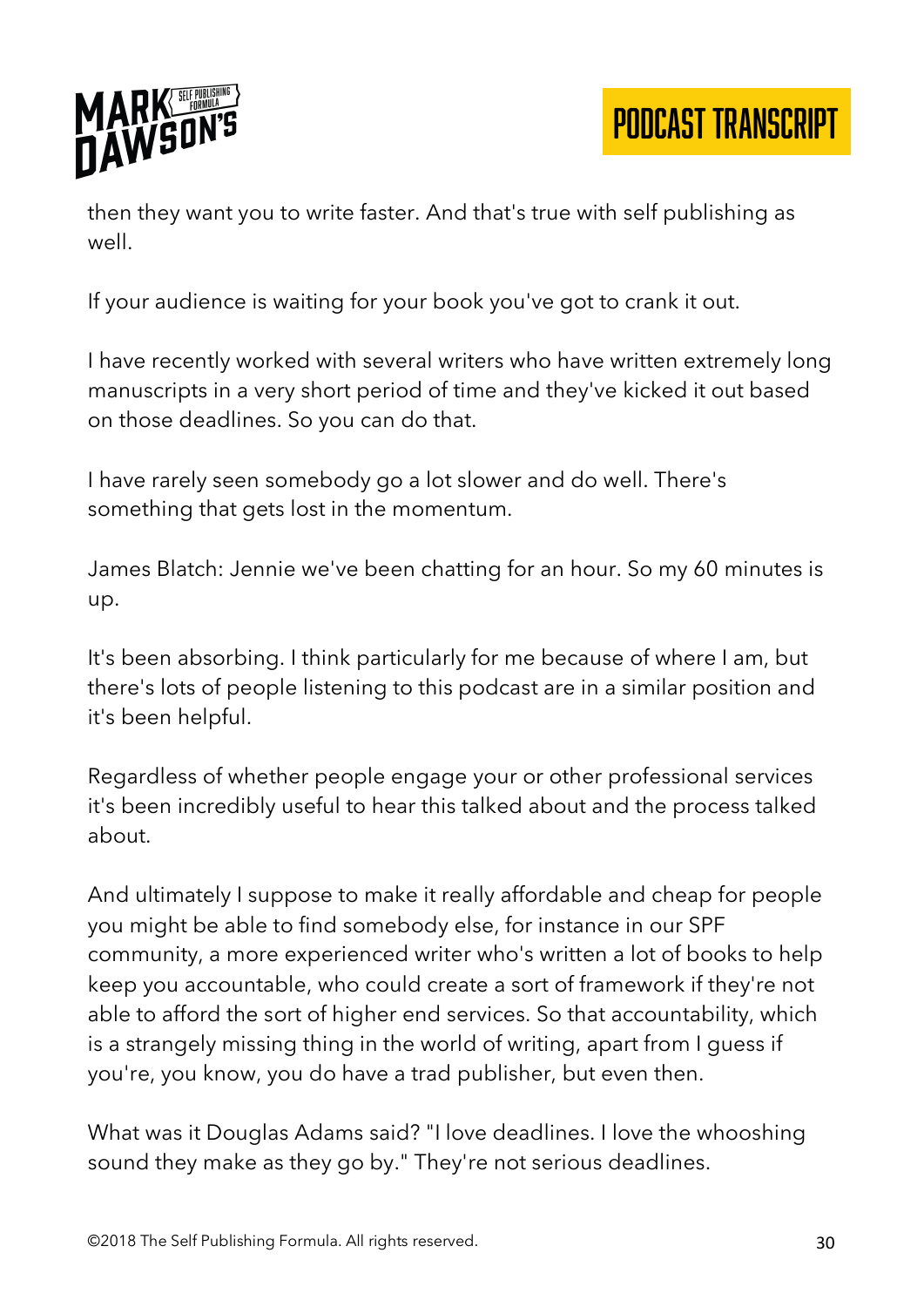

Jennie Nash: I do have a suggestion. If people can't afford this type of thing or it's not suited to them or what have you. Here's what I would suggest.

Find an accountability partner and don't have it be about what they think of your writing, because I think there's a really big danger in people who don't know how to analyze and teach narrative design giving comments on your narrative. I think it's a recipe for disaster and a lot of writing groups are based on that.

What I would do instead is have that person be accountable to you for those deadlines. And you're going to turn work in to them or say you've done it or whatever the mechanism is and you've got to have some sort of skin in the game where if you don't meet that deadline you have to buy them a drink or you have to ... whatever the thing is.

That piece is the most critical piece and I think people get mixed up in they have a mechanism for accountability but they mix it up with that feedback piece from somebody who's not qualified to give them feedback.

So I would say just to have the support accountability community. Get together with your writers' group. Talk about how hard it is. Talk about the doubt you feel. Talk about what you're doing in your story.

But don't actually spend the time on the pages. Spend the time on the process and on what it's like to be a writer and have that accountability. I think that's the best thing somebody can do who doesn't want to invest at this point, is get support for the work of it not the actual thing.

James Blatch: A little knowledge is a dangerous thing as they say.

Jennie Nash: It is.

James Blatch: Jennie, thank you so much indeed for joining us.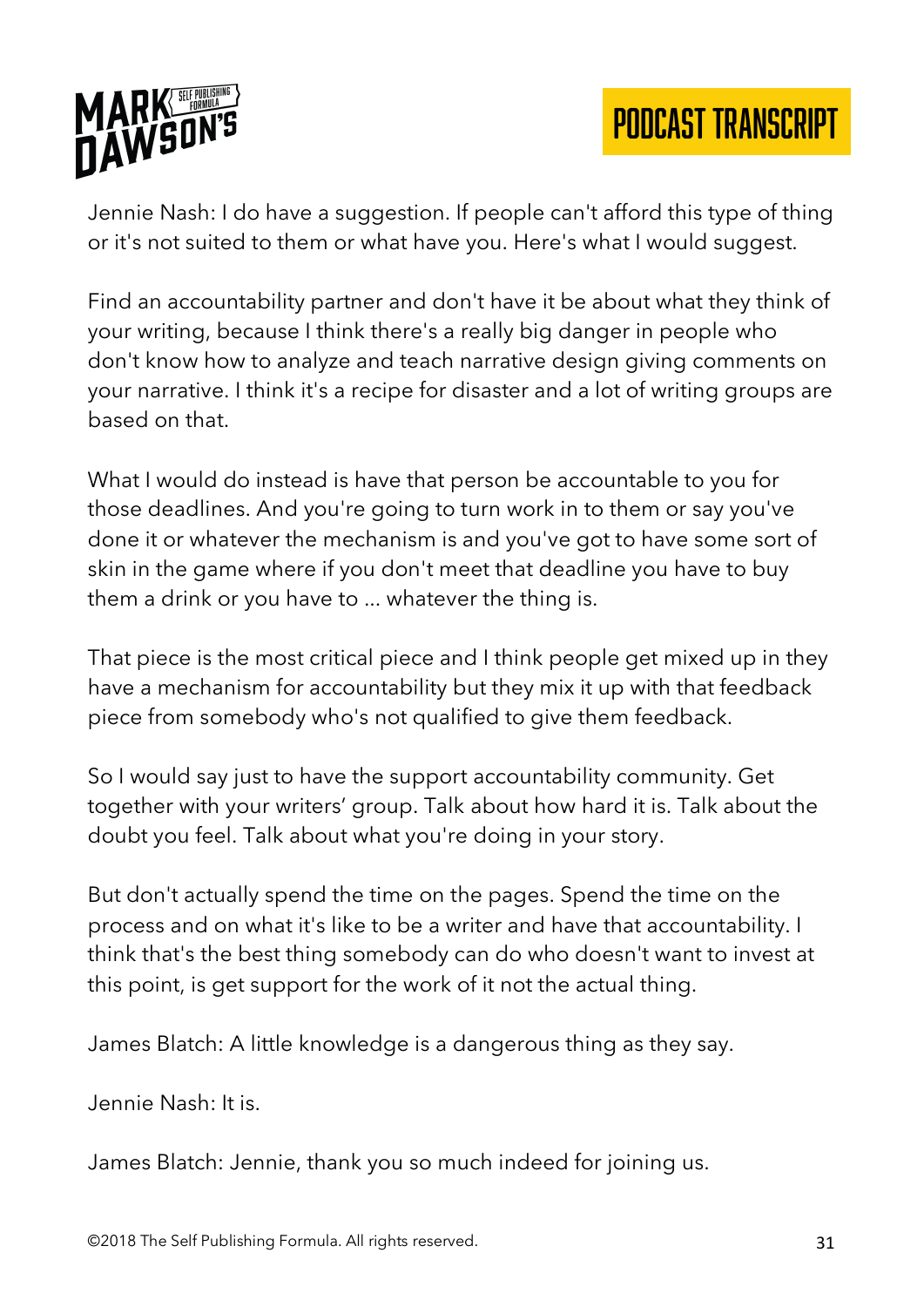

Jennie Nash: Thank you for having me.

James Blatch: We were just talking about, you're down near the ocean in LA but I think it's probably hotter in the UK today than it is LA. It's absolutely sweltering. But it's been a really absorbing interview for me and I hope for the listeners as well. So I want to say thank you very much that you've taken the time to talk to us.

Jennie Nash: Thank you for having me. It's been fun.

James Blatch: So there she is. First of all Jennie spoke lots of common sense about what writers need to get the job done. Keeping each other honest.

She's slightly circumspect about writers helping each other with structure and development because she thinks editing is a very particular job and it's like a little knowledge can be a dangerous thing. Taking advice from other writers isn't necessarily going to be good for you if they're not strong editors.

But having a buddy who sets deadlines for you is a really good thing and of course that appealed to me more than anything else, listening to Jennie, was having a process where you weren't going to basically put off writing because you're not sure structure wise all these sort of little demons in your head that stop you moving on with the book.

You would be in this process where you would be forced to work out those problems and get professional advice and get deadlines set and start producing work.

#### **Guess what I did after this interview?**

Mark Dawson: What did you do?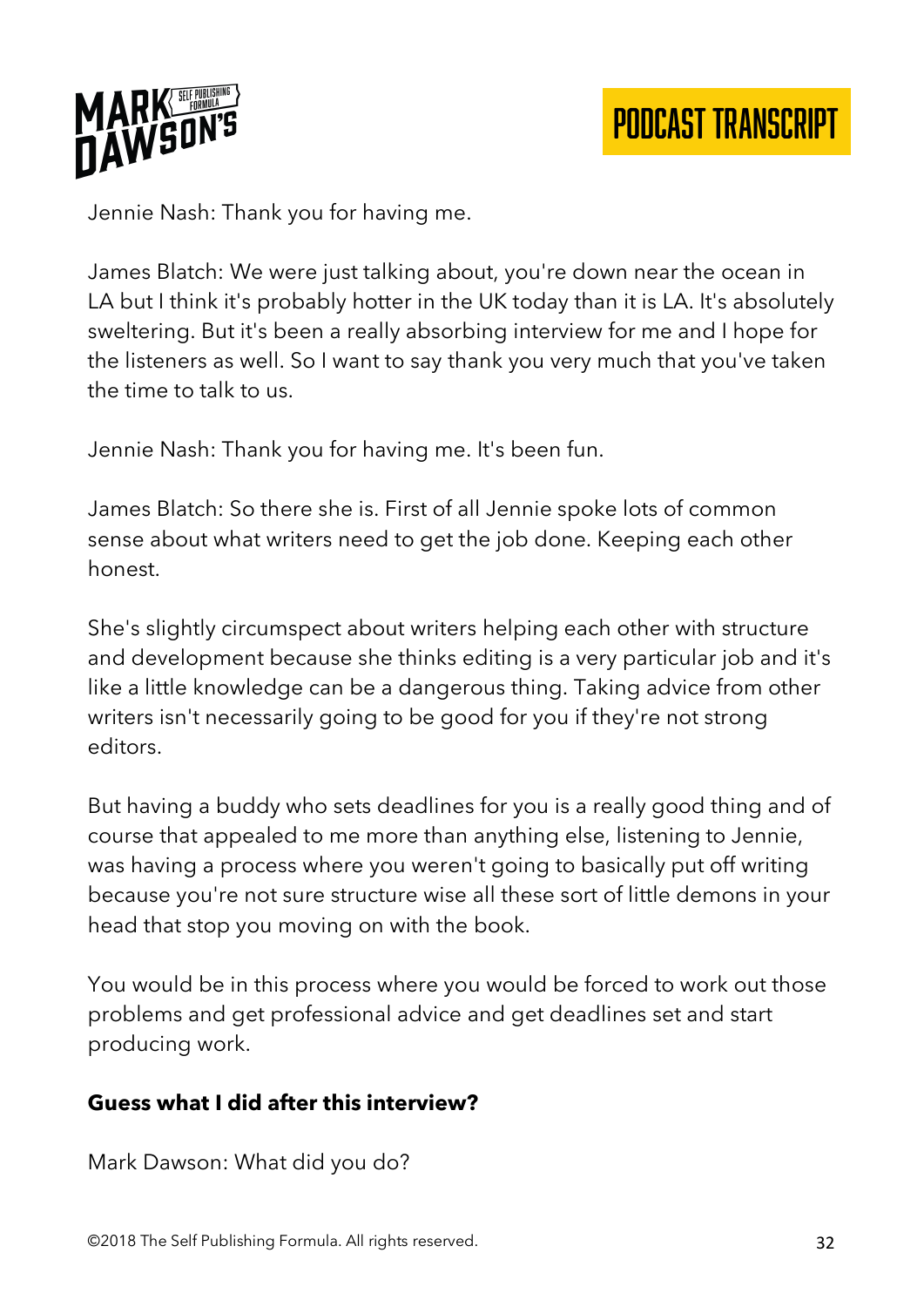

James Blatch: Well, obviously I contacted Jennie and I said "I am up for this. I am up for this process." And she's two and a half thousand dollars a month to work with Jennie one on one. She's expensive.

But as she explained the Author Accelerator process where she uses her team of editors, obviously freelance editors I guess across, mainly, America, that's a service that's \$450 a month as she explained.

I have dug into my own pocket and I've signed up for this. In fact, I said to her right at the beginning, because we have this podcast with lots of listeners and we're the most important podcast in publishing I think. I just thought that was there a danger that Jennie would say to me "Do you know, the publicity for me is great. I'm going to do you for free." So to speak. I'm going to let you do it for free.

Of course I didn't want that. I think she says this in the interview, you've got to have something in the game. What is that expression?

Mark Dawson: Skin. Skin in the game.

James Blatch: Skin in the game. So I did say to her right from the beginning "I'm paying for this service."

Now what Jennie's done actually is, because she knows a bit about my book, having listened to the podcast and she's quite intrigued by it. So she said that she wants to be a part of it at the beginning and then hand me off to her editors. I'll tell you where I am actually.

Jennie sent me the initial application for the process. And it is an application. So they test your motivation for writing.

Jennie's really keen on understanding why you have to tell this story and she thinks until you understand that it's going to be difficult for you to actually write it.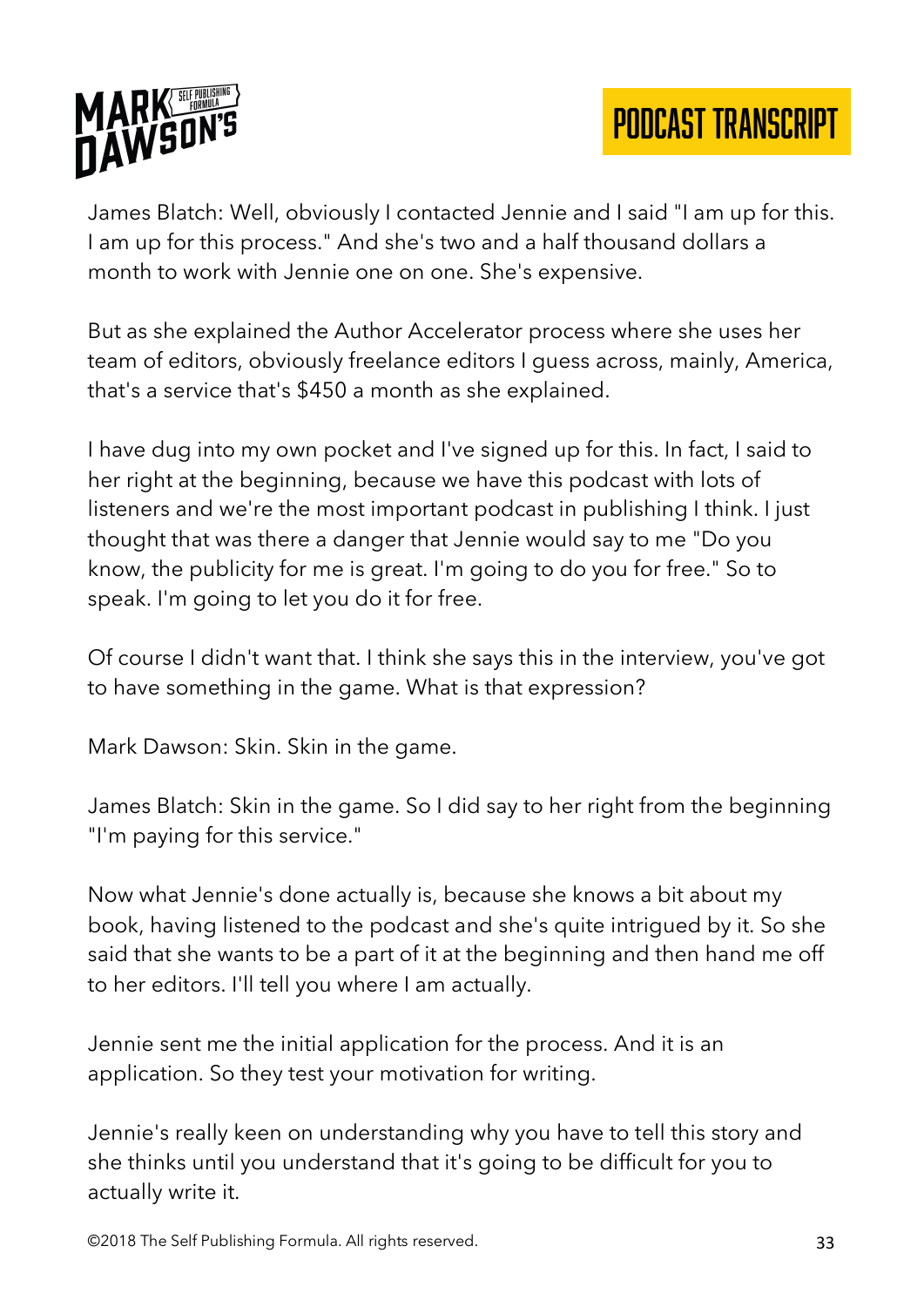

They also get you to do some writing. Write a couple of chapters. They need to know that you can write a scene for instance and that they're working with the right person.

So I got through that and she then sent me quite a lot more to do and gave me some feedback and notes on the stuff I'd done, which I've done again. I'm finding this bit difficult now because she's challenged a lot of the things.

I've been working with this story for so long now and suddenly she saying "Well, that's why that doesn't work. There's no cause and effect. This stuff sits there and it stops the book cold." So I'm having to kill a lot of babies and I've got my first call on Monday.

I don't know. When I told you the price of it, and I know you are very cautious about lots of people listen to this podcast and there is a lot of ways to throw money at people in self publishing and publishing, and it's very, very important that people spend their money wisely and get value for money. And this is expensive.

\$450 a month. It's like two and a half odd thousand dollars to do the six month program. Now I can afford it and I think it's an investment in the book and even if this book is not commercially successful for me it's a process I want to go through to learn how to write and move on to the next one and maybe devise a new series that will be more potentially successful. But it's not for everyone. I understand that.

Mark Dawson: That's one of things I am quite keen to set out is that lots of people listening are bootstrapping their books and that means that their money might be a bit tight for them in the end.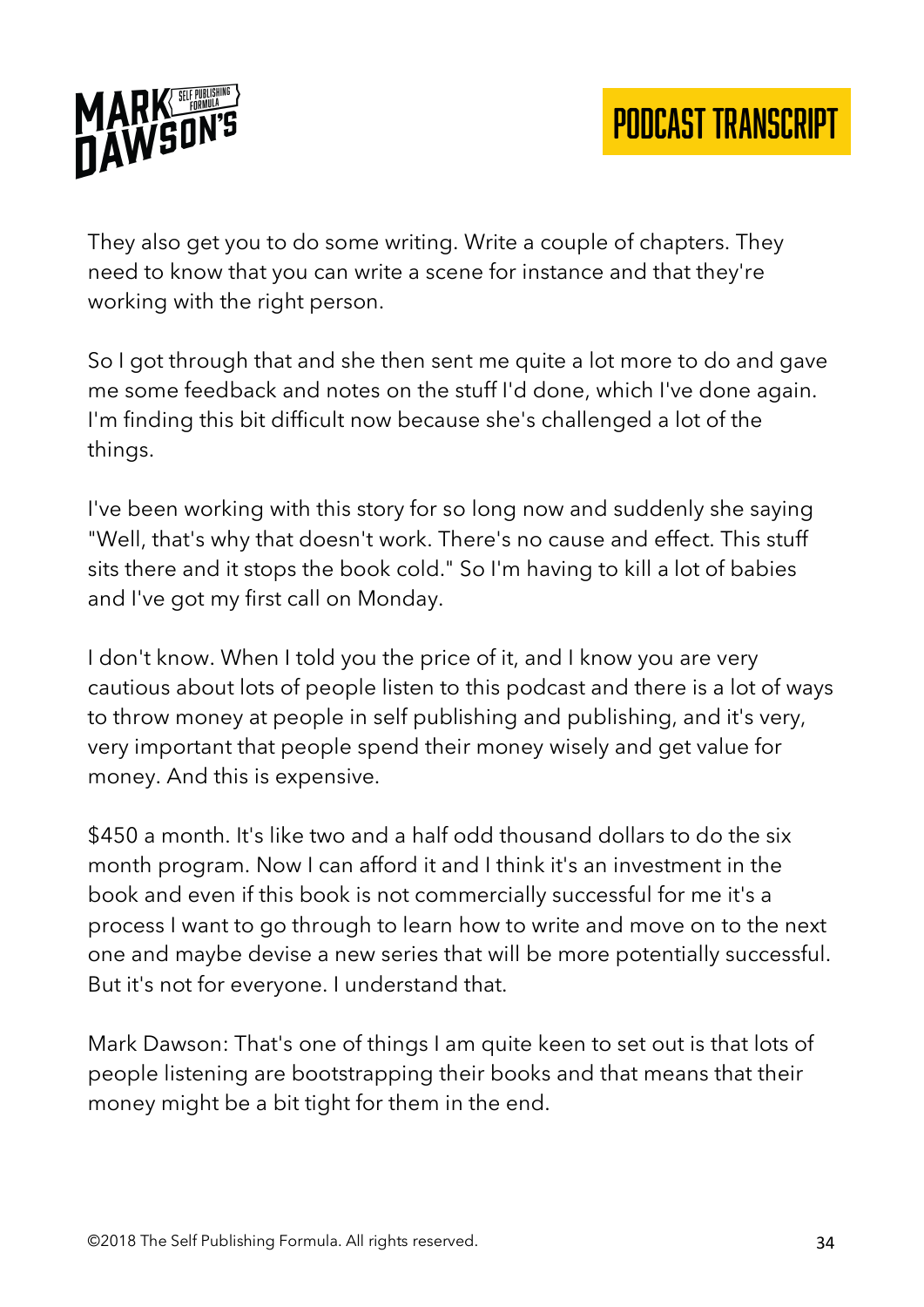

I don't want people to feel this is a magic bullet, because it won't be. And it's not necessary. But as I said, I've never done this. It's something I didn't feel I ever needed to do.

On the other hand, I can see the benefits of having someone, certainly for the accountability part, if you've got a deadline and there's a call, you will get that stuff done. Some people will struggle to do that.

Writing is the kind of thing you've lots of reasons you can put off the writing because you don't think it's good enough or you don't have time or whatever. Most of those are excuses.

So to have someone on the other end of a phone line basically holding your feet to the fire, I think, there's a value to that. There are other ways to do it.

You can get accountability buddies. We've talked about in our courses before, to pair people up so that they can hold each other accountable as they're going through the process.

So yes this is quite expensive. I will be interested to see how effective it is, what you think about it after six months time. We'll have another chat about it then and give an honest review. To use the phrase, we have no skin in the game. I have no skin in the game and if it doesn't work we will probably say that. We will say that.

James Blatch: Absolutely.

Mark Dawson: It's worth looking into. I think it's an interesting idea. It is expensive but it could be value for the money. So let's see what comes out over time.

James Blatch: It's a comprehensive process and service and I think it's coincidentally good for the podcast that I have signed up for it on a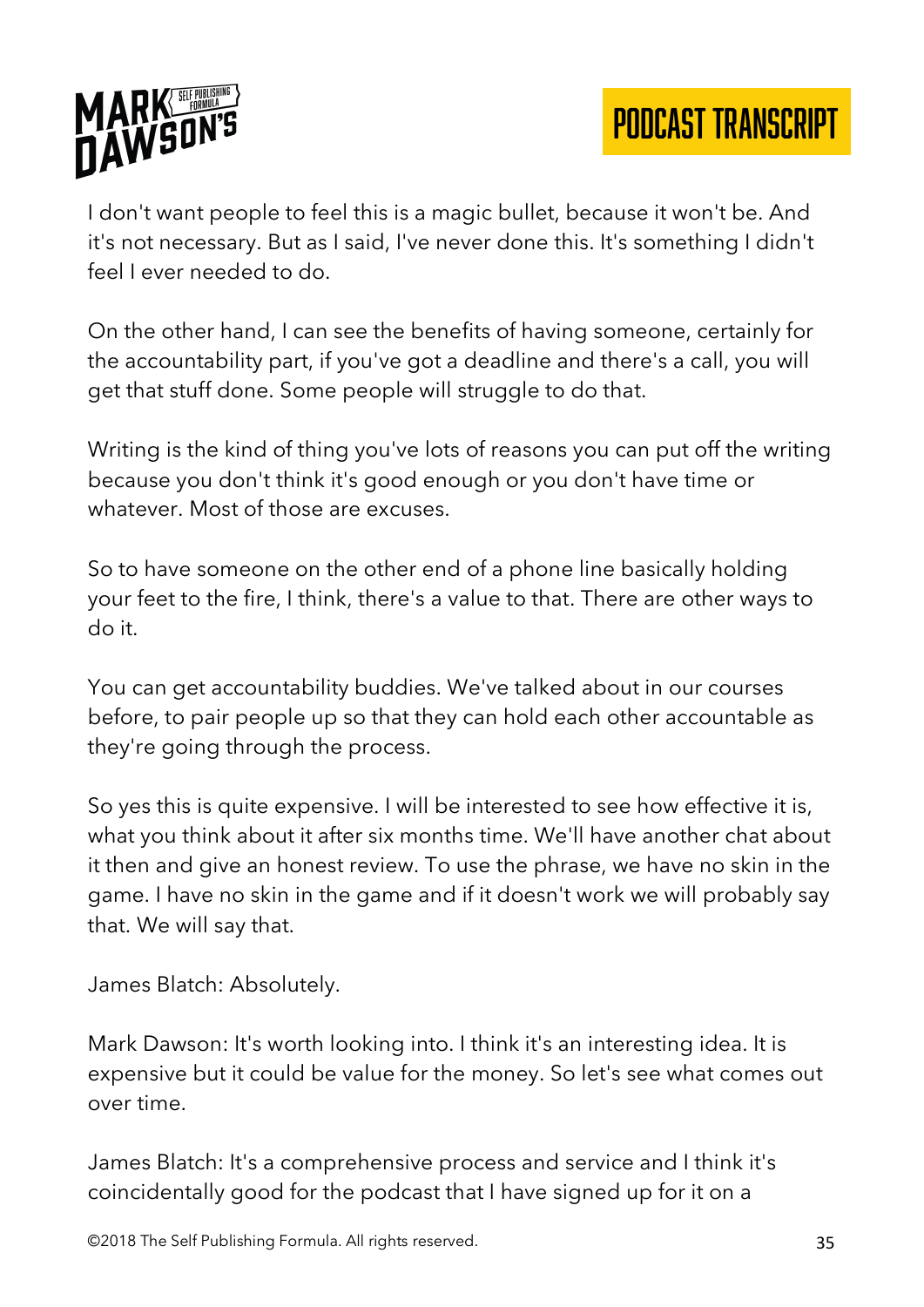



personal level and I'm enthusiastic about it, because people are not going to be left in any doubt after the six months what I think about it. I'll probably blog along the way as well. As long as Jennie's happy for me to blog some of the systems and processes that you go through as part of it, but it's been good.

Mark Dawson: If only we had a blog. Oh, wait a minute.

James Blatch: Yes. Let's talk about our blog. It's time to blog.

Mark Dawson: We can yes. We are a bit of a sideways job. We are going to be blogging a bit more often, so we have appointed an editor, a kind of head of content, so we will be blogging more often on the SPF website.

We've got some focus to deliver on there. Other bits and bobs that will be a few changes coming down the line, over the next six months or so, that we're quite excited about.

James Blatch: We should say welcome to Tom shouldn't we. Tom Ashford is our new member of the SPF team. We had a lot of applications for this position.

Mark Dawson: Over 100. Which I reviewed myself.

James Blatch: And really annoyingly, really, really good. I mean, I read through loads of them and they were fantastic and frankly we could've chosen-

Mark Dawson: I could have picked 10.

James Blatch: Yeah, we could have picked 10 people.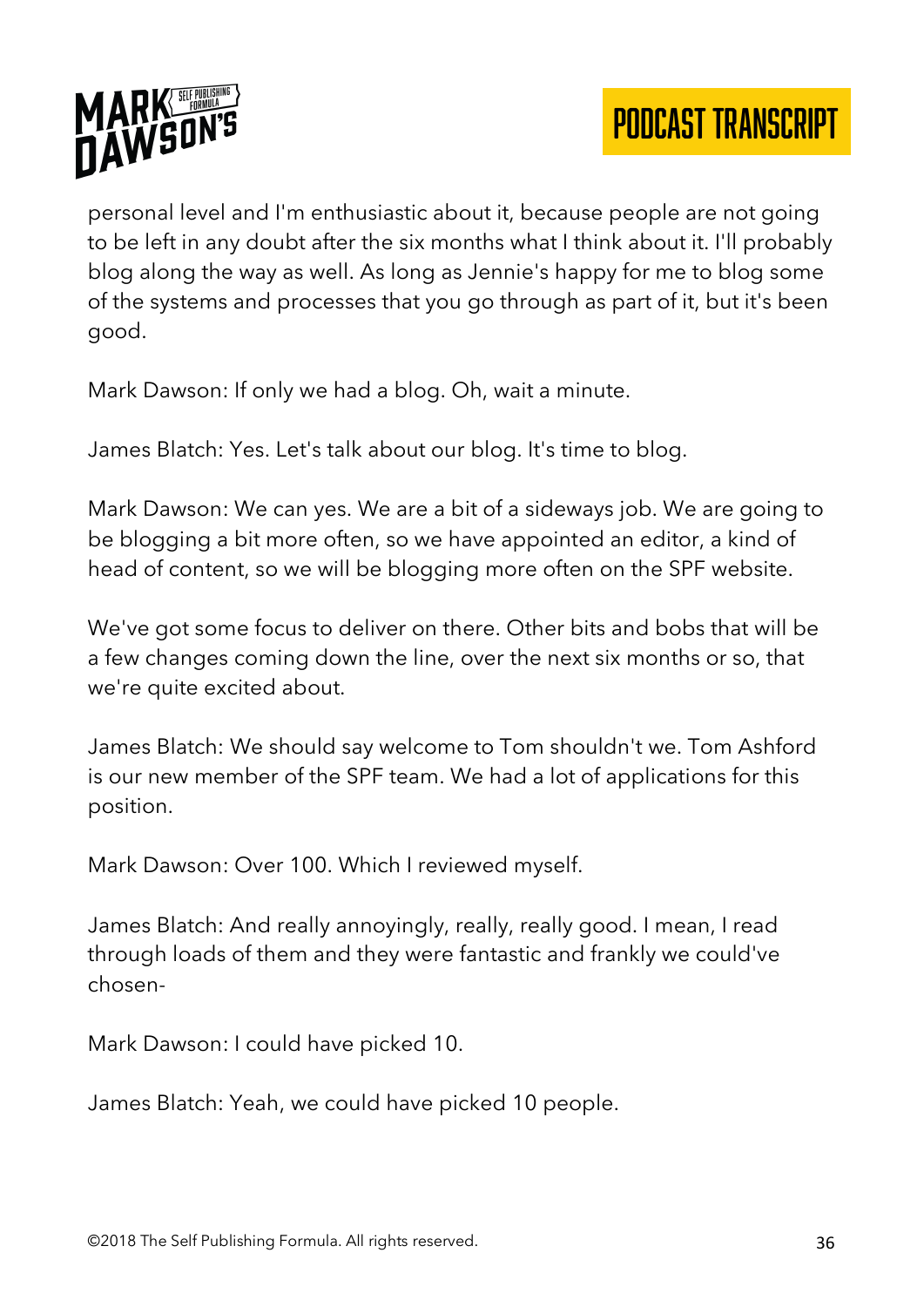

Mark Dawson: I had three folders, yes, no, and maybe and there were 10 in the yes folder. I would have been very happy to have picked any one of them.

James Blatch: If you applied thank you very much indeed. And if you didn't get it, it's very likely not because you weren't good enough, but in the end you have to make a decision and we chose one person, so Tom's joined us. Welcome to team SPF, Tom.

Looking forward to that blog. I mean, the reason we're doing it, and it's worth mentioning this now, and I've just been editing the Pinterest for Authors course, which goes into Ads For Authors this week, and it's a reminder in that course because Pip Reed, for her nonfiction world is very keen on blogs and you hear things up and down about blogs but it's a very proven way of attracting traffic to go somewhere.

Mark Dawson: In nonfiction. I don't personally think it works very well for fiction, so I don't blog very much. I do a little bit, but not too much on my website.

For nonfiction I think there is a value to it and obviously there's a number of reasons why I think this is interesting. At a base level, it's good for SEO. So we will be even easier to find SPF.

People are searching on Google looking for self publishing, we'll start to rank more highly in those searches.

And also because it's another way to deliver content. We've got lots of good stuff that we'd like to pass on to the community and it's a good way to do that. And some people prefer reading than listening.

I put out a post in the community a week or so ago asking whether people read the transcript we put together for the podcast. And that costs us about \$5,000 a year to do that, so it isn't cheap.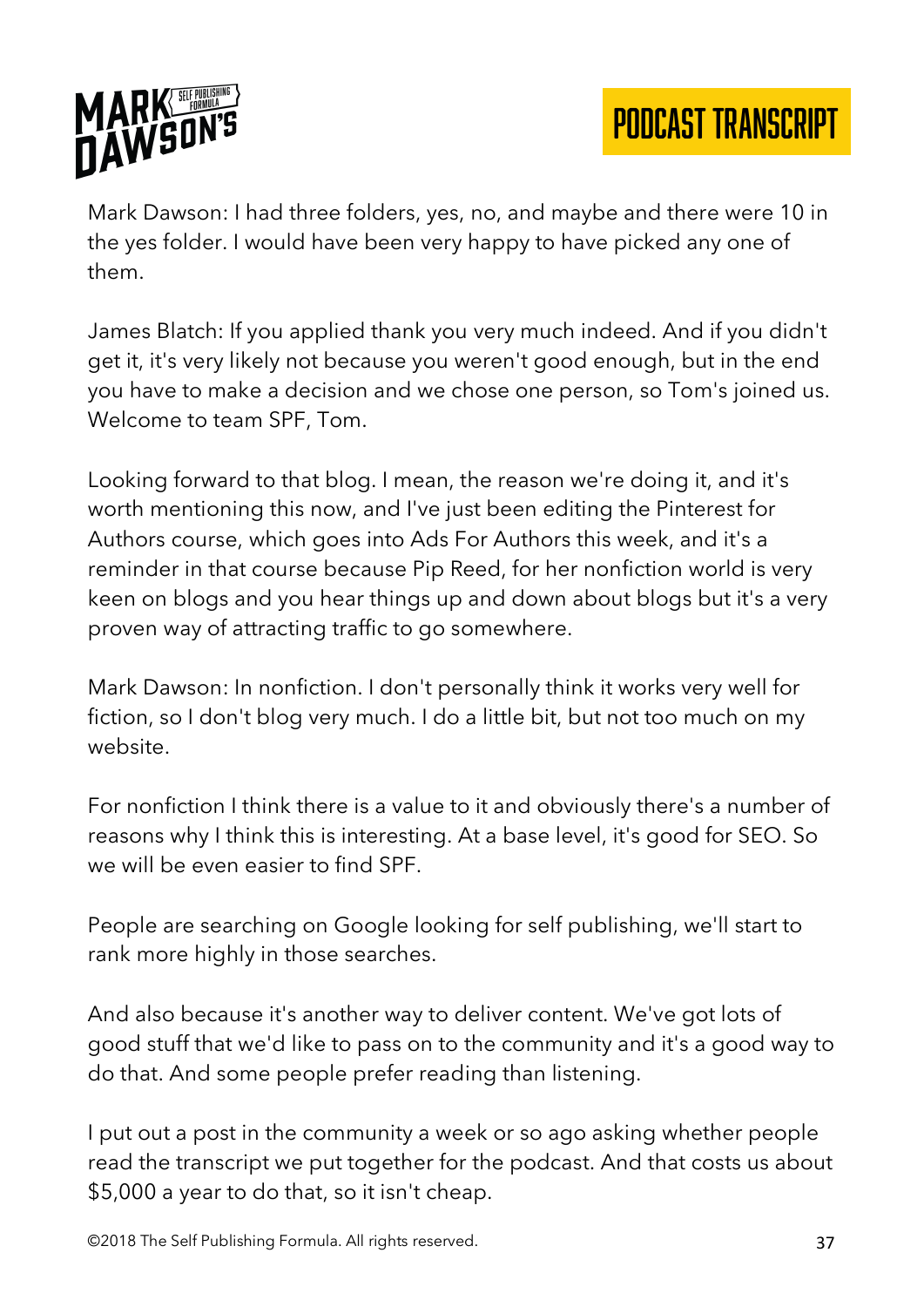

And if it's not being used we would stop doing it, but to my surprise it was about 50/50. So of the people who responded to the poll, 50% said that they read it. So we'll keep doing it.

That's something that there's obviously a value to that. Not just for people who might not be able to listen because they're hard of hearing perhaps, but just some people prefer to read and they can read quicker than they can listen. So we'll keep doing that.

And the same thing goes, really, for blogging. This is another way for us to deliver valuable content. We've got loads of ideas for things that we're going to be covering on the blog and we're just in the process of building the template right now and I would imagine we will have our first articles in the next couple of weeks. Definitely worth keeping an eye on that.

James Blatch: Yes. And some guest blogs from me on Author Accelerator. So just to remind you, you can go to authoraccelerator.com to check out Jennie Nash's service and if you're intrigued by that and you think it's going to help you.

Next week we are going to announce the next book lab selection and will also welcome our newest patreon listeners. We'll do that next week, we were supposed to do that today, but I forgot to. I need to do it at the top of the podcast.

We'll do that at the beginning of Adam Croft's podcast next week and then we will talk about Author Mindset with Adam Croft, a man who knows how to get it done. And he has got it done hasn't he, over recent years.

Mark Dawson: He's done all right.

James Blatch: He's done all right. There's always a little bit of simpering competition between you and Crofty I think.